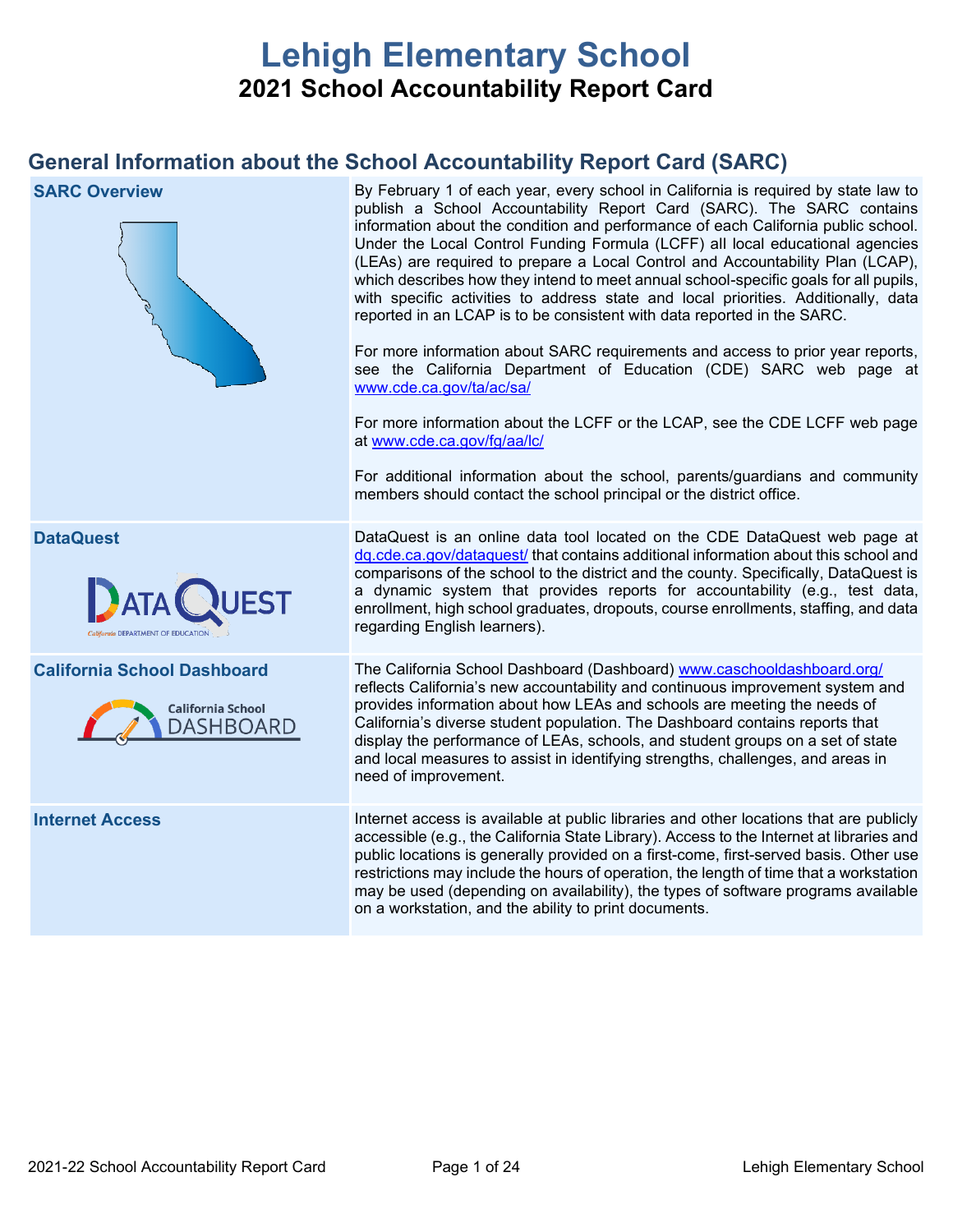## **2021-22 School Contact Information**

| <b>School Name</b>                       | Lehigh Elementary School    |  |  |  |  |
|------------------------------------------|-----------------------------|--|--|--|--|
| <b>Street</b>                            | 10200 Lehigh Avenue         |  |  |  |  |
| City, State, Zip                         | Montclair, CA 91763         |  |  |  |  |
| <b>Phone Number</b>                      | 909-624-5697                |  |  |  |  |
| <b>Principal</b>                         | Christiane Ayoub            |  |  |  |  |
| <b>Email Address</b>                     | christiane.ayoub@omsd.net   |  |  |  |  |
| <b>School Website</b>                    | https://www.omsd.net/Lehigh |  |  |  |  |
| <b>County-District-School (CDS) Code</b> | 6036305                     |  |  |  |  |

| 2021-22 District Contact Information |                                   |  |  |  |
|--------------------------------------|-----------------------------------|--|--|--|
| <b>District Name</b>                 | Ontario-Montclair School District |  |  |  |
| <b>Phone Number</b>                  | $(909)$ 459-2500                  |  |  |  |
| Superintendent                       | Dr. James Q. Hammond              |  |  |  |
| <b>Email Address</b>                 | info@omsd.net                     |  |  |  |
| <b>District Website Address</b>      | https://www.omsd.net              |  |  |  |

### **2021-22 School Overview**

Welcome to an exciting 2021-2022 school year at Lehigh Elementary School! The staff at Lehigh is committed to exceptional standards and high levels of student success. Together we look forward to working with you to ensure a productive and positive school year for all students. As a No Excuses school we promote college readiness in our daily academic and social activities. Furthermore, as a school that implements Positive Behavior Intervention Systems we take pride in promoting a positive school culture that fosters students' social interactions. We believe in building bridges between the school and community and maintain an open door policy for all parents. On behalf of the entire school staff I welcome you to a college centered and academically rigorous environment, that is also committed to your child's social emotional well being.

Lehigh Elementary School is located on the southwest corner of the Ontario-Montclair School District and was built in 1960. It currently serves 522 students in grades preschool - sixth grade.

Lehigh Elementary School's staff consists of a Principal, Elementary Administrator, Instructional Coach, Student Mentor, one Resource Specialist Program Teacher, two preschool teachers, one part-time Instrumental Music Teacher, two Special Day Class teachers, Student Mentor, and 26 general education classroom teachers. Other key team members include four Instructional Aides, one Office Manager, three Office Assistants, three custodians, and three food service workers. We also offer a Learning Lab that is staffed by two instructional aides that provide specialized services in literacy skills. Lehigh Elementary School offers diverse programs for students as well as parents. Parents are welcomed to attend numerous parent meetings including Principal's Coffee, School Site Council, Site English Language Proficiency Advisory Committee, Students with Disabilities parent Group, Gifted and Talented Education parent group.

Students are offered after school opportunities through the city of Montclair's After School Program where they receive supper, homework help, recess, and enrichment. Additionally, students can participate in Coding, Yearbook, Book Clubs, and a variety of Sports opportunities after school. Finally, Lehigh has dedicated school wide forty-five minutes of targeted instruction at the students' reading levels four times a week.

Our Vision statement is: Nothing less than our personal best. We push students in healthy ways to reach their personal best! It is exciting to see how amazing they feel when they achieve their full capabilities.

Lehigh is an MTSS school, we practice multi tiered systems of support to ensure academic, behavior and social emotional success.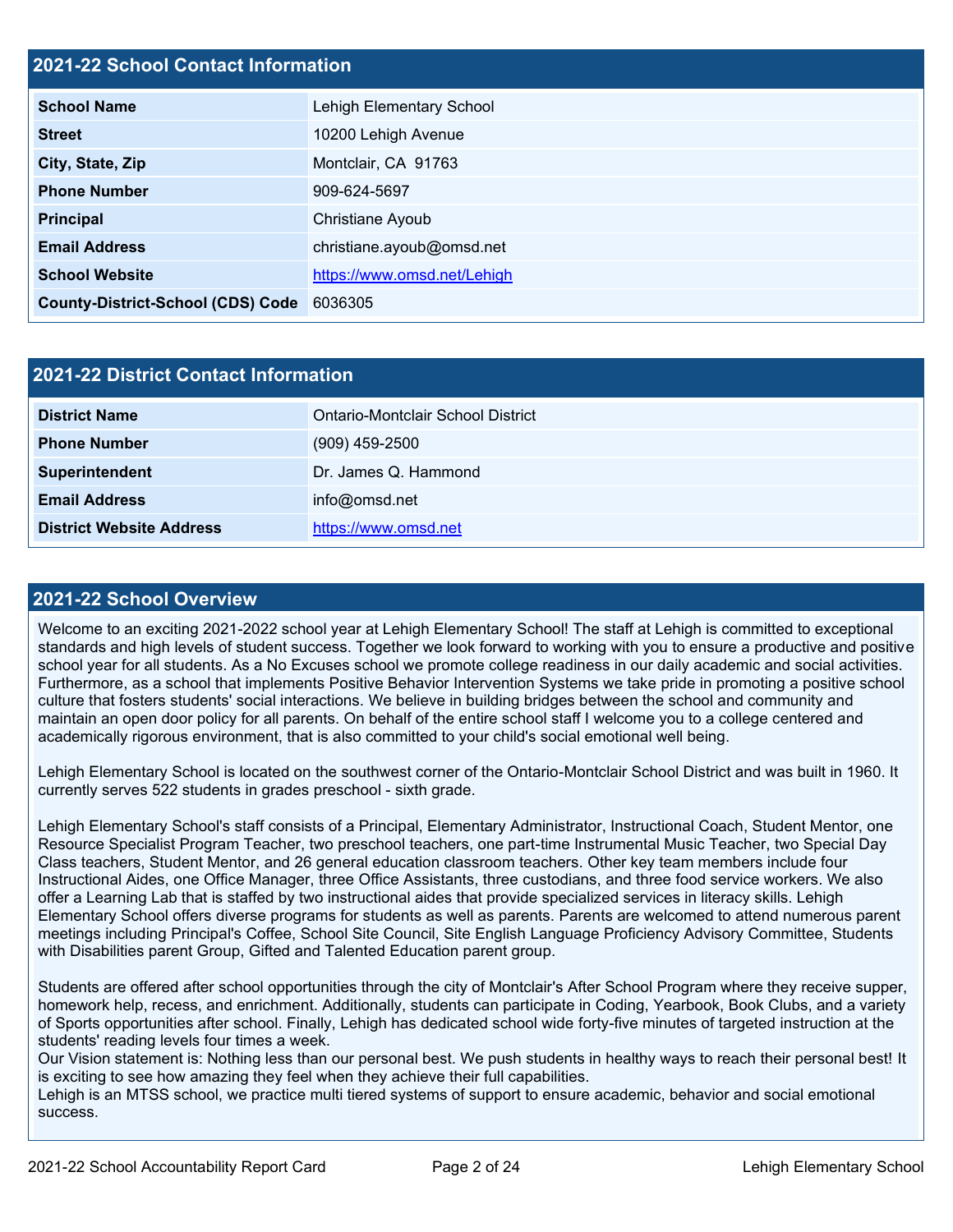### **2021-22 School Overview**

Lehigh's Mission: Lehigh Elementary school prides itself on being a positive school for students. Students are rewarded for their accomplishments and progress by staff and administration. As a PBIS school we have school wide expectations of students to be ready to learn, respectful to others and responsible. We redirect behaviors with positive systems and take time to teach the expected behaviors with rewarded outcomes. As a school community we believe student achievement begins with students feeling safe and valued.

We believe that:

- A student's social, emotional, and physical well-being is fundamental to their success.
- An academic program should be broad, challenging, data-driven, and individualized to support the whole child.
- Collaboration between the student, family, school, and community is vital to student success.
- Teachers have the ability to dramatically impact students' lives. success is defined by doing our personal best.

Objectives:

- All students will meet or exceed the essential Common Core standards for Language Arts as measured by the school, district, and state assessments.
- All student will meet or exceed the essential Common Core standards for Mathematics as measured by the school, district, and state assessments.
- All English Learners will demonstrate no less than one level of growth annually in English language proficiency as measured by school, district, and state assessments.
- All students will demonstrate behaviors that reflect physical, social, and emotional well being as measured by school and district assessments.

We work hard to ensure we serve the community and will go above and beyond for every child! We thank you for trusting your children with us!!

Respectfully, Mrs. Garcia Principal, Lehigh Elementary School.

## **About this School**

| 2020-21 Student Enrollment by Grade Level |                           |  |  |  |  |
|-------------------------------------------|---------------------------|--|--|--|--|
| <b>Grade Level</b>                        | <b>Number of Students</b> |  |  |  |  |
| Kindergarten                              | 67                        |  |  |  |  |
| Grade 1                                   | 54                        |  |  |  |  |
| Grade 2                                   | 63                        |  |  |  |  |
| Grade 3                                   | 86                        |  |  |  |  |
| Grade 4                                   | 95                        |  |  |  |  |
| Grade 5                                   | 81                        |  |  |  |  |
| Grade 6                                   | 87                        |  |  |  |  |
| <b>Total Enrollment</b>                   | 533                       |  |  |  |  |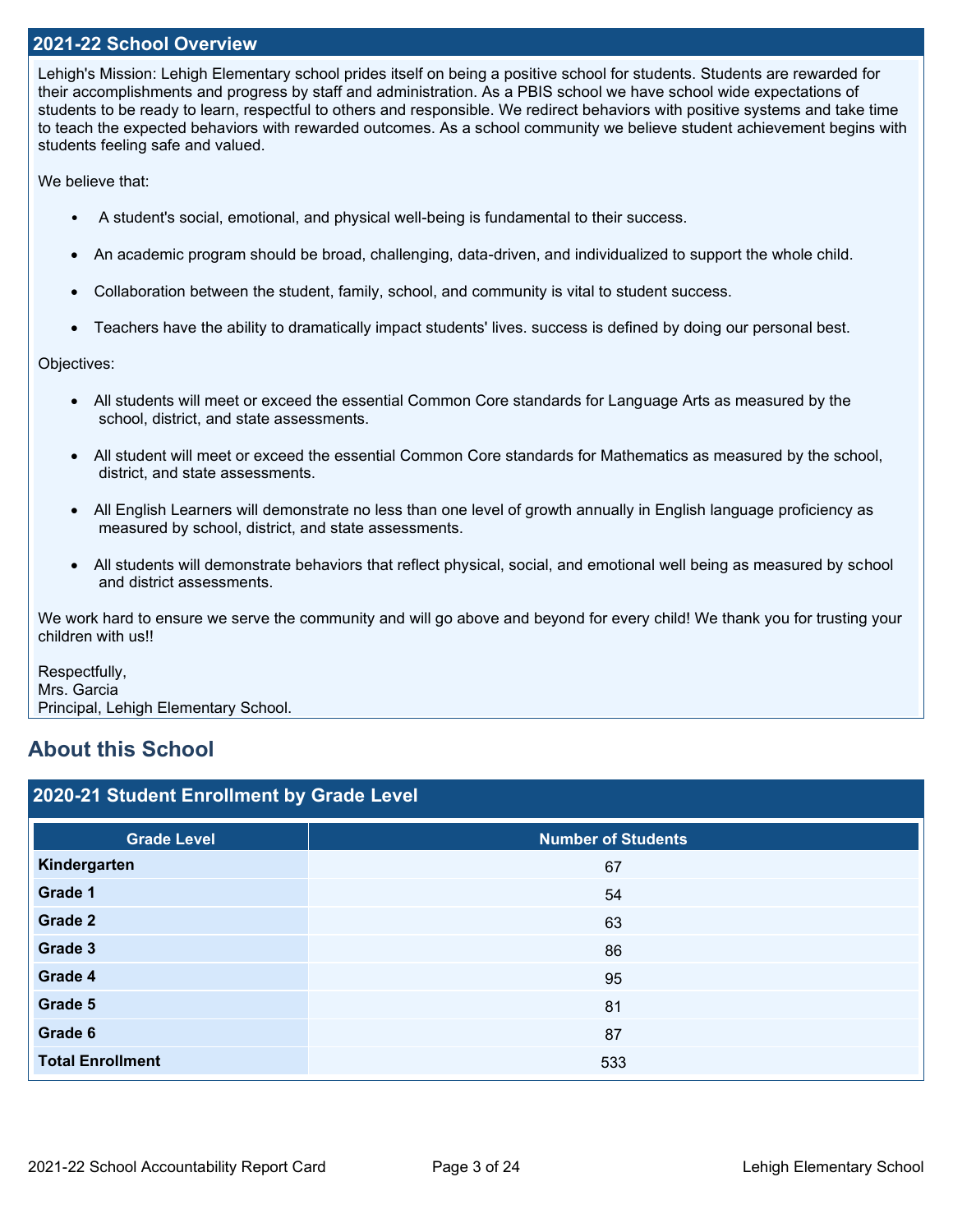## **2020-21 Student Enrollment by Student Group**

| <b>Student Group</b>                   | <b>Percent of Total Enrollment</b> |
|----------------------------------------|------------------------------------|
| Female                                 | 48.4                               |
| <b>Male</b>                            | 51.6                               |
| American Indian or Alaska Native       | 0.9                                |
| Asian                                  | 1.5                                |
| <b>Black or African American</b>       | 1.7                                |
| <b>Filipino</b>                        | 0.6                                |
| <b>Hispanic or Latino</b>              | 93.4                               |
| <b>Two or More Races</b>               | 0.8                                |
| <b>White</b>                           | 1.1                                |
| <b>English Learners</b>                | 37.3                               |
| <b>Homeless</b>                        | 11.4                               |
| <b>Socioeconomically Disadvantaged</b> | 93.8                               |
| <b>Students with Disabilities</b>      | 10.9                               |

## **A. Conditions of Learning State Priority: Basic**

The SARC provides the following information relevant to the State priority: Basic (Priority 1):

- Degree to which teachers are appropriately assigned and fully credentialed in the subject area and for the pupils they are teaching;
- Pupils have access to standards-aligned instructional materials; and
- School facilities are maintained in good repair

Note: For more information refer to the Updated Teacher Equity Definitions web page at<https://www.cde.ca.gov/pd/ee/teacherequitydefinitions.asp>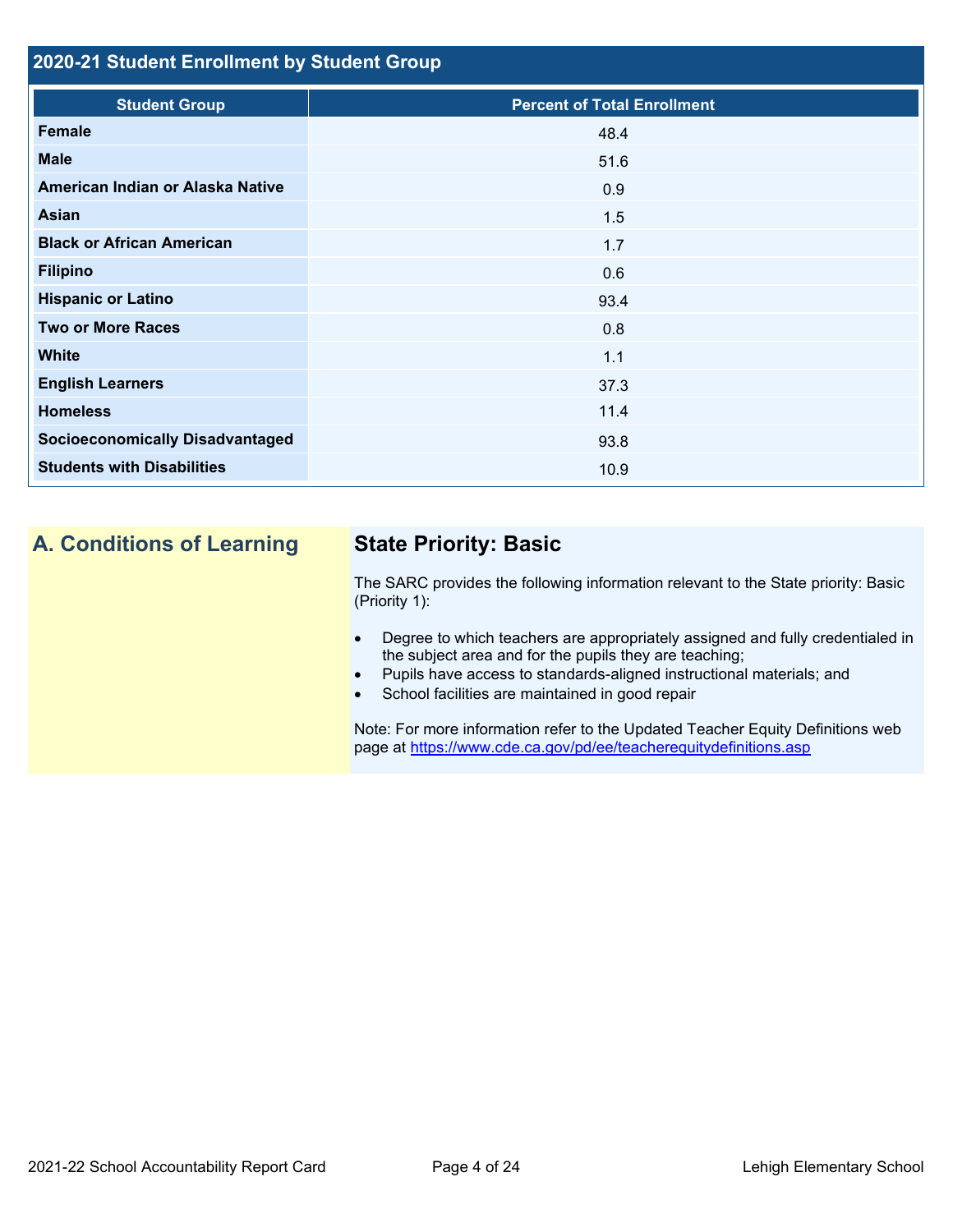| <b>2019-20 Teacher Preparation and Placement</b>                                                |         |  |  |  |  |
|-------------------------------------------------------------------------------------------------|---------|--|--|--|--|
| <b>Authorization/Assignment</b>                                                                 | 2019-20 |  |  |  |  |
| Fully (Preliminary or Clear) Credentialed for Subject and Student Placement (properly assigned) |         |  |  |  |  |
| <b>Intern Credential Holders Properly Assigned</b>                                              |         |  |  |  |  |
| Teachers Without Credentials and Misassignments ("ineffective" under ESSA)                      |         |  |  |  |  |
| Credentialed Teachers Assigned Out-of-Field ("out-of-field" under ESSA)                         |         |  |  |  |  |
| <b>Unknown</b>                                                                                  |         |  |  |  |  |
| <b>Total Teaching Positions</b>                                                                 |         |  |  |  |  |

Note: The data in this table is based on Full Time Equivalent (FTE) status. One FTE equals one staff member working full time; one FTE could also represent two staff members who each work 50 percent of full time. Additionally, an assignment is defined as a position that an educator is assigned to based on setting, subject, and grade level. An authorization is defined as the services that an educator is authorized to provide to students.

# **2019-20 Teachers Without Credentials and Misassignments (considered "ineffective" under ESSA) Authorization/Assignment 2019-20 Permits and Waivers Misassignments Vacant Positions Total Teachers Without Credentials and Misassignments**

| 2019-20 Credentialed Teachers Assigned Out-of-Field (considered "out-of-field" under ESSA) |         |  |  |  |  |
|--------------------------------------------------------------------------------------------|---------|--|--|--|--|
| <b>Indicator</b>                                                                           | 2019-20 |  |  |  |  |
| Credentialed Teachers Authorized on a Permit or Waiver                                     |         |  |  |  |  |
| <b>Local Assignment Options</b>                                                            |         |  |  |  |  |
| <b>Total Out-of-Field Teachers</b>                                                         |         |  |  |  |  |

| 2019-20 Class Assignments                                                                                                                           |         |
|-----------------------------------------------------------------------------------------------------------------------------------------------------|---------|
| <b>Indicator</b>                                                                                                                                    | 2019-20 |
| <b>Misassignments for English Learners</b><br>(a percentage of all the classes with English learners taught by teachers that are misassigned)       |         |
| No credential, permit or authorization to teach<br>(a percentage of all the classes taught by teachers with no record of an authorization to teach) |         |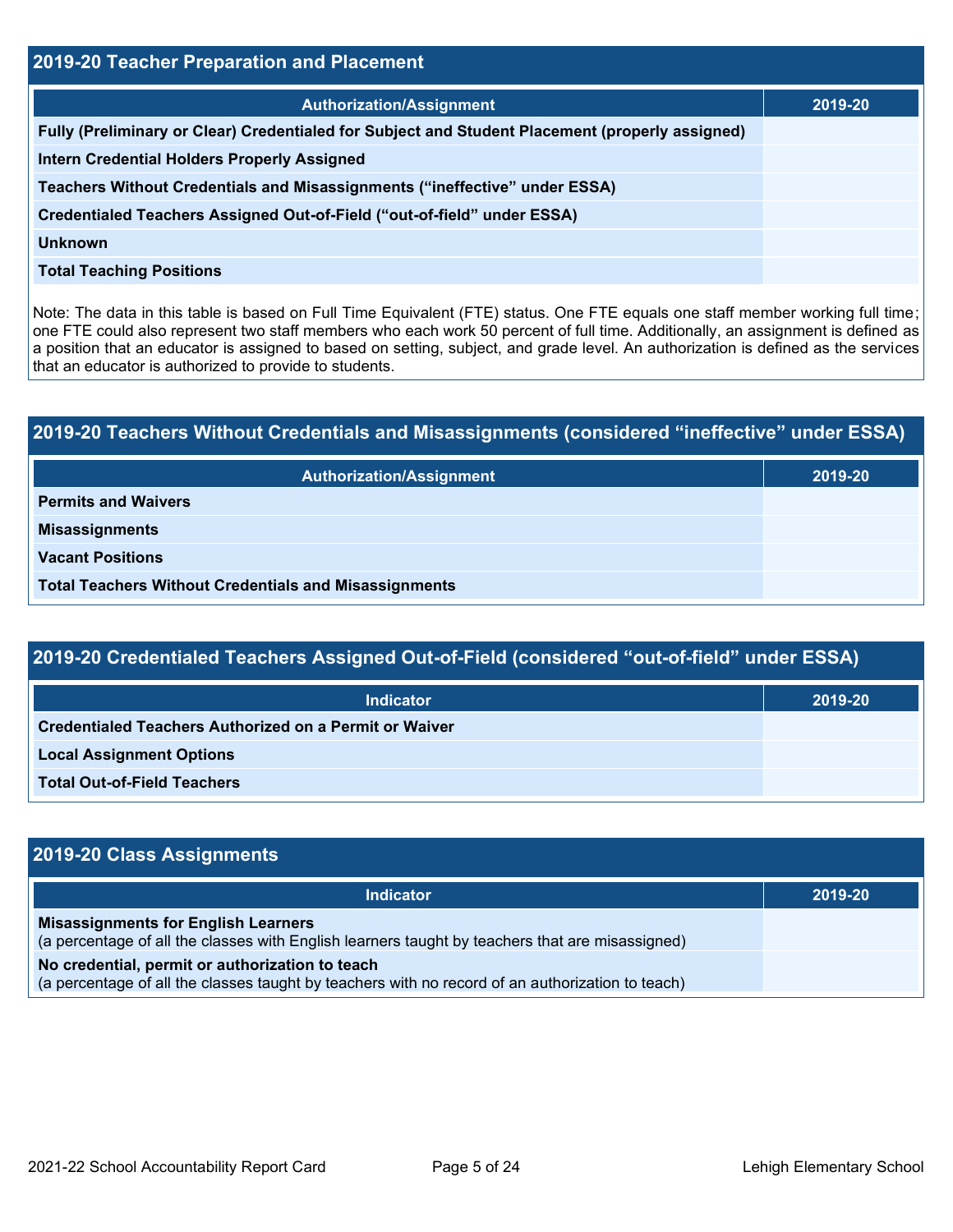## **2021-22 Quality, Currency, Availability of Textbooks and Other Instructional Materials**

### **Year and month in which the data were collected** August 2019

| <b>Subject</b>                    | Textbooks and Other Instructional Materials/year of<br><b>Adoption</b>                                                                                                                                                                                                                                                                                                                                               | <b>From</b><br><b>Most</b><br><b>Recent</b><br><b>Adoption</b> | <b>Percent</b><br><b>Students</b><br><b>Lacking Own</b><br><b>Assigned</b><br><b>Copy</b> |
|-----------------------------------|----------------------------------------------------------------------------------------------------------------------------------------------------------------------------------------------------------------------------------------------------------------------------------------------------------------------------------------------------------------------------------------------------------------------|----------------------------------------------------------------|-------------------------------------------------------------------------------------------|
| <b>Reading/Language Arts</b>      | TK Big Day (Houghton-Mifflin-Harcourt) - Adopted 2016<br>K-6 Wonders (McGraw-Hill) - Adopted 2016                                                                                                                                                                                                                                                                                                                    | Yes                                                            | 0%                                                                                        |
| <b>Mathematics</b>                | TK-8 - Eureka Math (Great Minds)<br>K-8 mathematics materials were selected by OMSD<br>stakeholders to adopt due to the level of rigor of the program<br>and a strong alignment with the California State Standards.<br>*TK mathematics materials are from the most recent local<br>adoption.<br>Integrated Math, High School Credit Course, Houghton Mifflin<br>Harcourt, Integrated Math I, 2015 adopted May, 2020 | No                                                             | 0%                                                                                        |
| <b>Science</b>                    | TK- Big Day Houghton-Mifflin- Adopted 2016<br>K-5 California Inspire Science (McGraw Hill) - Adopted 2019<br>6-8 California Inspire Science-Preferred Integrated (McGraw<br>Hill) - Adopted 2019                                                                                                                                                                                                                     | Yes                                                            | 0%                                                                                        |
| <b>History-Social Science</b>     | TK Big Day (Houghton-Mifflin-Harcourt) - Adopted 2016<br>K-5 California Vistas (Macmillan/McGraw-Hill) - Adopted<br>2006*<br>6-8 My World Interactive (Pearson) - Adopted 2018<br>*K-5 History/Social Science materials are not from the most<br>recent state adoption; however, the district has determined<br>through local review that the materials are still aligned to<br>current state standards.             | Yes                                                            | 0%                                                                                        |
| <b>Foreign Language</b>           | *Spanish II S, High School Credit Course, Vista, Imagina, 4th<br>Edition, adopted May 2020 - *Not from the most recent state<br>adoption.<br>Spanish for Native Speakers, McDougal Littel, Tu Mundo,<br>2008, adopted July 2008<br>Beginning Spanish, Prentice Hall, Realidades, 2008, adopted<br><b>July 2008</b>                                                                                                   | Yes                                                            | 0%                                                                                        |
| <b>Health</b>                     | K-8 Focus on You (Charles Merrill Publishing) - Adopted<br>1984                                                                                                                                                                                                                                                                                                                                                      | No                                                             | 0%                                                                                        |
| <b>Visual and Performing Arts</b> | TK-6 Theatre Arts Connection (SRA/McGraw-Hill) - Adopted<br>2008<br>TK-6 Art Connection (SRA/McGraw-Hill) - Adopted 2008<br>TK-8 CA Spotlight on Music (McGraw-Hill) - Adopted 2008<br>6-8 Middle School Art Series (McGraw-Hill) - Adopted 2008                                                                                                                                                                     | Yes                                                            | 0%                                                                                        |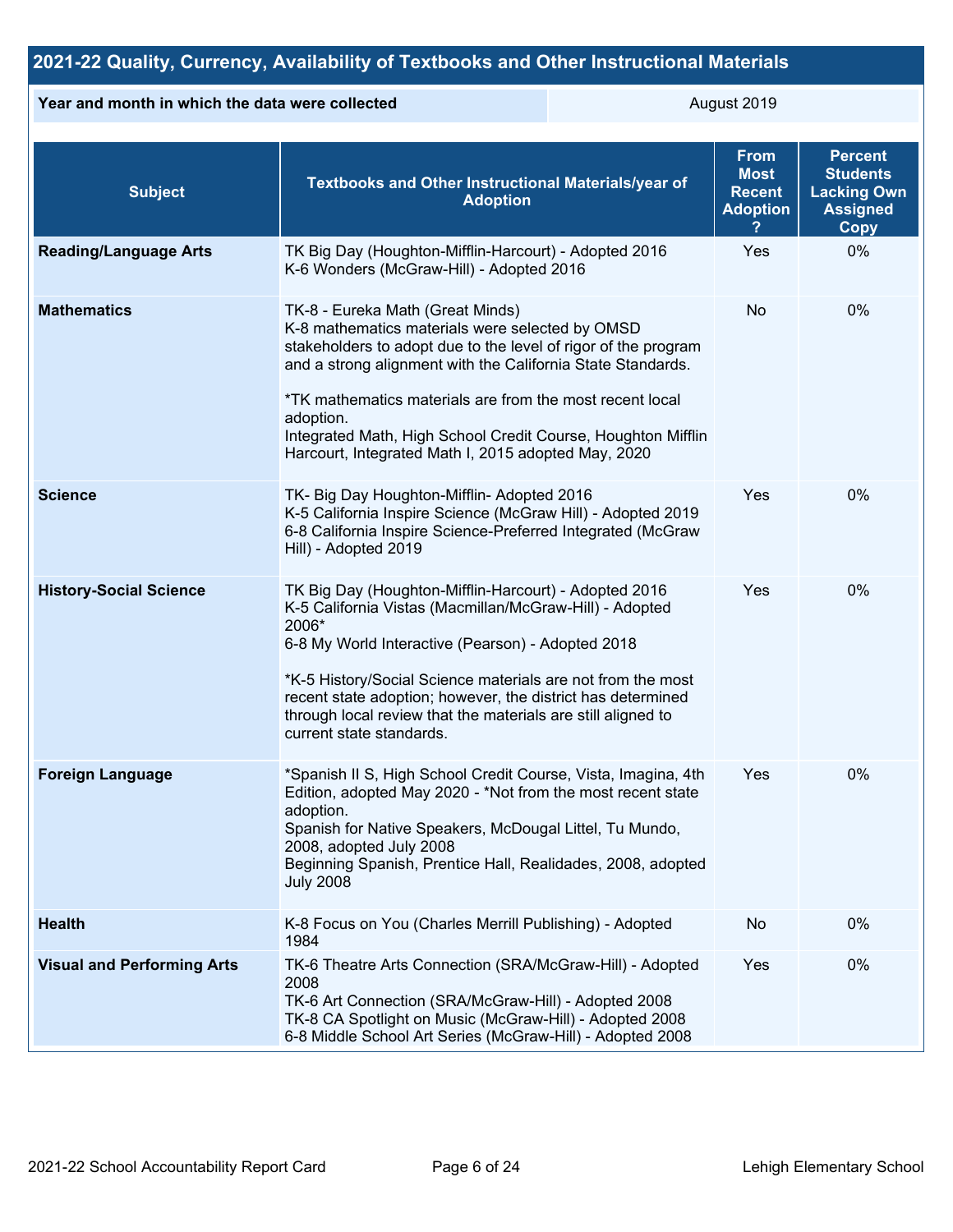### **School Facility Conditions and Planned Improvements**

Lehigh Elementary School has adequate classroom, staff, and ancillary spaces. Lehigh Elementary School school has 23 classrooms, a multipurpose room, a library, and an administration building. The main campus was built in 1865. Additions were constructed in 1868 and 1872. Two portable classrooms were constructed in 1897 for class size reduction. The school opened in 1890 with all portable buildings. In 1895, permanent classrooms were built. The multipurpose room was built in 1897.To promote safety, Lehigh Elementary School is a closed campus; gates are closed during the school day and visitors must enter through the main office to sign in at front desk prior to entering school premises. Visitors must present their California ID badges and staff must present their district badge through our RAPTOR system. Signage has been placed at all gates directing visitors to check in at the office. All staff members have been provided with district ID badges. Lehigh Elementary School offers student supervision before school, during school and after school. Supervision in the mornings is done by administrative team, support team, and noon aides. Recess duty supervision is offered by teachers, and noon aides. Adult noon aides supervise lunch and lunch recess. After school supervision is offered by administration team, support staff as well as teachers.

Ontario-Montclair School District maintenance staff ensures that the repairs necessary to keep the school in good repair and working order are completed in a timely manner. A work order process is used to ensure efficient service and that emergency repairs are given the highest priority. The Ontario-Montclair School District takes great efforts to ensure that all schools are clean, safe, and functional. To assist in this effort, the Ontario-Montclair School District uses a facility survey instrument developed by the State of California OPSC. The results of this survey are available at the school office or Ontario-Montclair School District office. The LEA governing board has adopted cleaning standards for all schools in the Ontario-Montclair School District. A summary of these standards is available at the school office or at the Ontario-Montclair School District office. The principal works daily with the custodial staff to develop cleaning schedules to ensure a clean and safe school. OMSD participates in the state's School Deferred Maintenance Program, which provides state matching funds in order to assist schools with the expenditures for major repairs and upgrades. Typically, this includes the following: roofing, plumbing, heating, air conditioning, electrical systems, interior or exterior painting, floor, and carpeting. Each year the district matches the required allotment set by the state in order to participate in the deferred maintenance program. Lehigh Elementary School was not required to have a William's inspection this year. The most recent visit by the Ontario-Montclair School District was on January 15, 2020. The school received an overall rating of Exemplary at 98.53%. Lehigh Elementary School is proud to have met the expectations of the evaluation in all areas.

The last district inspection of the school and its grounds was completed on January 15, 2020 the afternoon. The overall rating for the school was "Good." Our final score was 98.53% with at total number of areas evaluated at 89.

The Ontario-Montclair School District takes great efforts to ensure that all schools are clean, safe, and functional. To assist in this effort, the district uses a facility survey instrument developed by the State of California Office of Public School Construction. The results of this survey are available at the school office and at the district office. More specific information on the condition of the school and the efforts made to ensure the students are provided with a clean, safe, and functional learning environment are listed below .

There were no planned or completed facility improvements for the 19/20 school year.

Maintenance and Repair:

District maintenance staff ensures that the repairs necessary to keep the school in good repair and working order are completed in a timely manner. A work order process is used to ensure efficient service and that emergency repairs are given the highest priority.

Lehigh staff maintains a clean and healthy environment that assures the school is safe and in good repair to promote student learning and socialization on a daily basis. The principal works with two full-time and one part time custodian who diligently keeps restrooms, eating areas, and classrooms clean and sanitized. Site and district maintenance and grounds' staffs make sure that the work necessary to keep the school in good repair, in working order, and aesthetically pleasing are completed in a timely manner. A work order process is in use to ensure efficient service and that emergency repairs are given the highest priority.

To assist in this effort, the district Operations Department annually conducts an in-depth evaluation of each school to determine the condition of the facilities and identify situations that need maintenance, repair or an upgrade. The district uses the facility survey instrument to assist with the data gathering during the inspections. All findings are shared with the principal and work orders for needed repairs are created at that time. The results of this survey are available at the school office or the district office.

Cleaning Process and Schedule: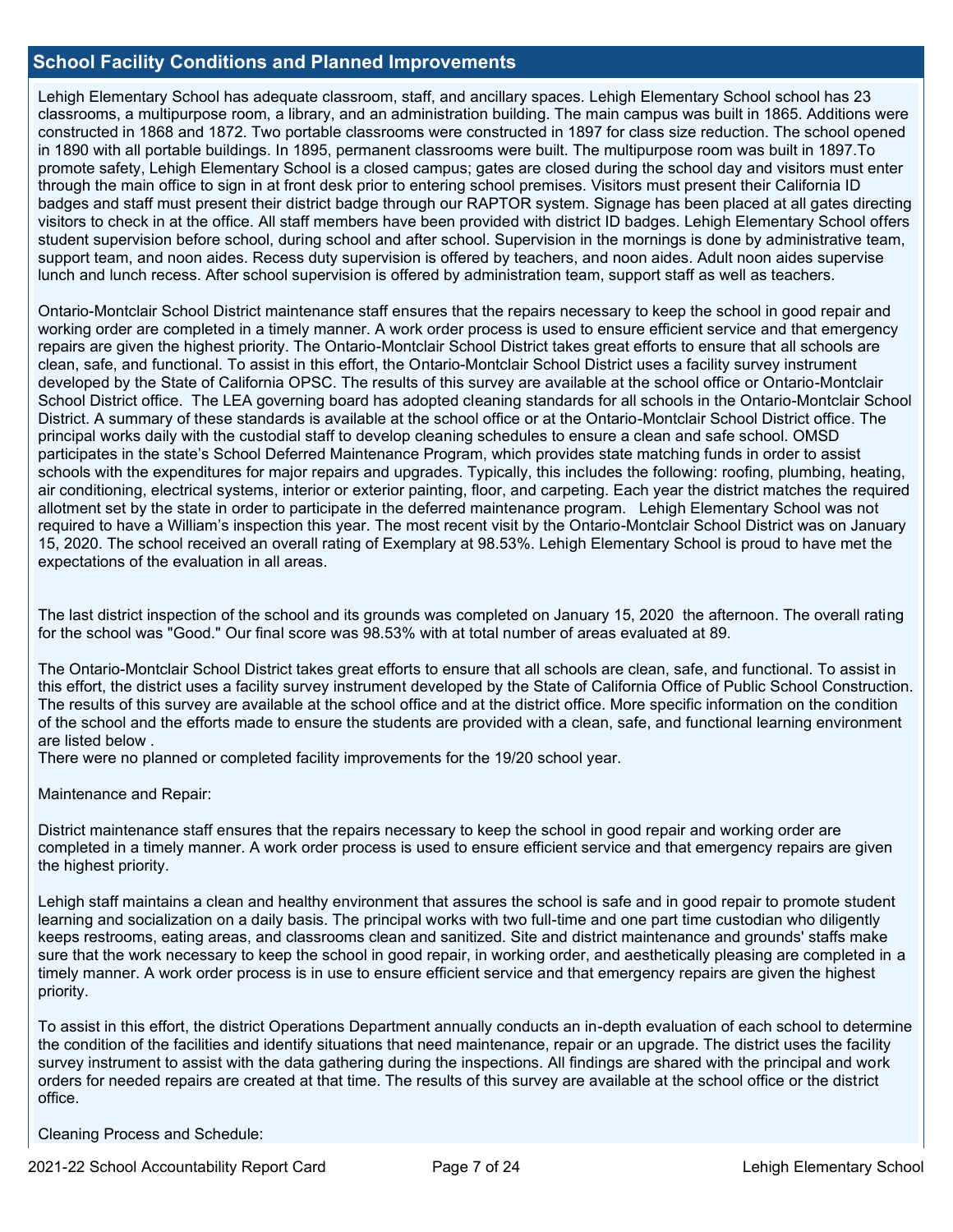The district governing board has adopted cleaning standards for all schools in the district. A summary of these standards is available at the school office and at the district office. The principal works daily with the custodial staff to develop cleaning schedules to ensure a clean and safe school.

### Student Safety:

Lehigh Elementary School is committed to providing a safe environment for students and staff. Every effort is made to ensure the safety of students on campus as well as en route to and from campus. Staff members supervise student-arrival, dismissal, breakfast, lunch-time and recesses. The after-school program has staff monitoring student activity at all times. Adults must sign-in to pick up students in the after school program. Locked gates throughout the school limit access to designated personnel, and all visitors must enter the school through the front gate area, where they must check in at the office and obtain a visitor's pass. Crossing guards are posted at both major intersections north and south of the school, and safety cones are placed in the pickup/drop off area to help with dismissal. Proctors are employed by the school to provide supervision for those students eating, both before school and during lunch. The Principal, Elementary Administrator, Data Coach, and Instructional Coach are visible during the morning drop off, lunchtime, recesses, and after-school dismissal.

### **Year and month of the most recent FIT report CONSUMPERIES AND ALL SET AND A LIGARY 15, 2020**

| <b>System Inspected</b>                                                | Rate<br>Good | Rate<br>Fair | Rate<br>Poor | <b>Repair Needed and Action Taken or Planned</b> |
|------------------------------------------------------------------------|--------------|--------------|--------------|--------------------------------------------------|
| <b>Systems:</b><br>Gas Leaks, Mechanical/HVAC, Sewer                   | X            |              |              |                                                  |
| Interior:<br><b>Interior Surfaces</b>                                  | X            |              |              |                                                  |
| <b>Cleanliness:</b><br>Overall Cleanliness, Pest/Vermin Infestation    | X            |              |              |                                                  |
| <b>Electrical</b>                                                      | $\sf X$      |              |              |                                                  |
| <b>Restrooms/Fountains:</b><br>Restrooms, Sinks/ Fountains             | X            |              |              |                                                  |
| Safety:<br>Fire Safety, Hazardous Materials                            | X            |              |              |                                                  |
| Structural:<br>Structural Damage, Roofs                                | X            |              |              |                                                  |
| External:<br>Playground/School Grounds, Windows/<br>Doors/Gates/Fences | $\sf X$      |              |              |                                                  |

| <b>Overall Facility Rate</b> |      |      |      |
|------------------------------|------|------|------|
| <b>Exemplary</b>             | Good | Fair | Poor |
|                              |      |      |      |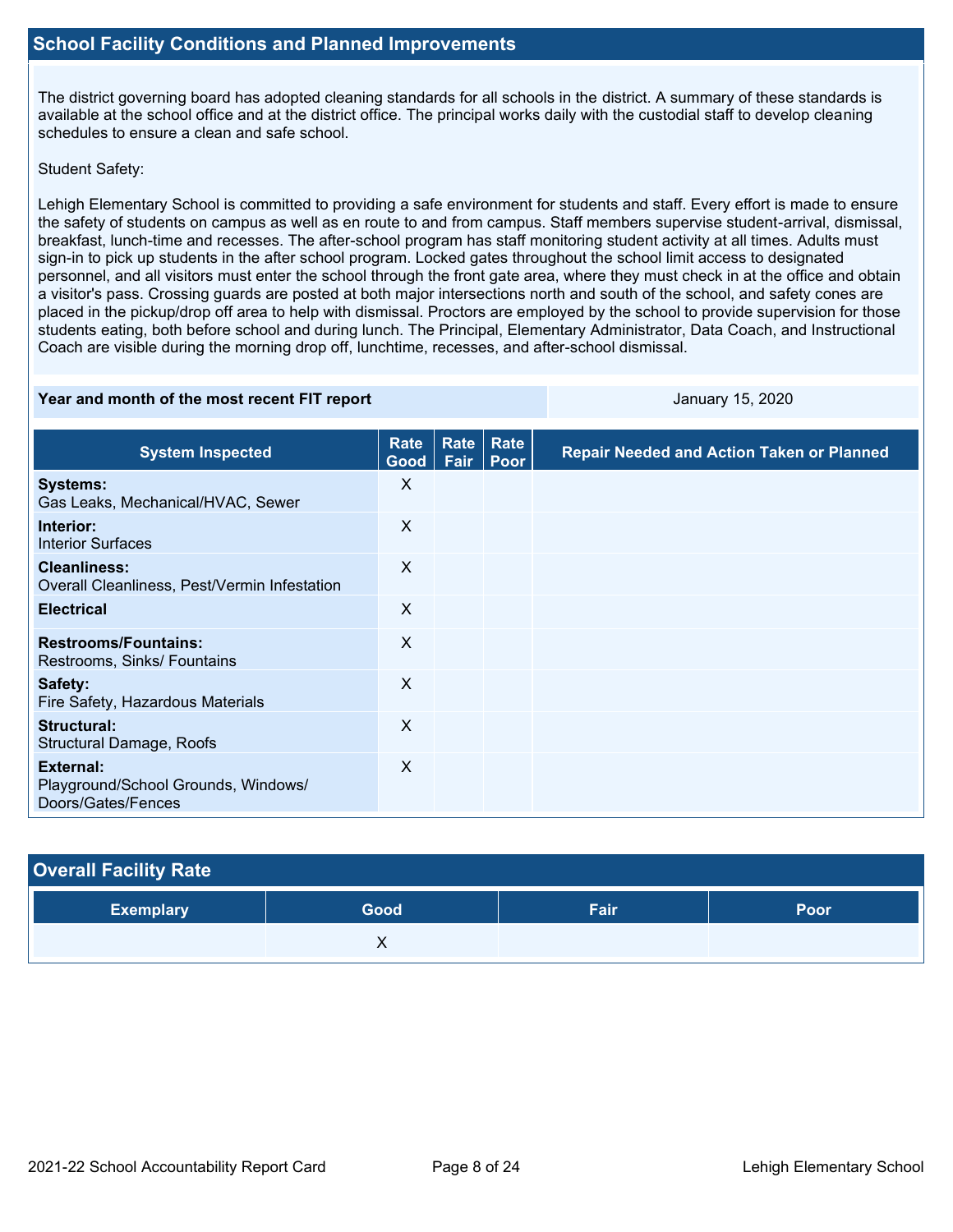## **B. Pupil Outcomes State Priority: Pupil Achievement**

The SARC provides the following information relevant to the State priority: Pupil Achievement (Priority 4):

### **Statewide Assessments**

(i.e., California Assessment of Student Performance and Progress [CAASPP] System includes the Smarter Balanced Summative Assessments for students in the general education population and the California Alternate Assessments [CAAs] for English language arts/literacy [ELA] and mathematics given in grades three through eight and grade eleven. Only eligible students may participate in the administration of the CAAs. CAAs items are aligned with alternate achievement standards, which are linked with the Common Core State Standards [CCSS] for students with the most significant cognitive disabilities).

The CAASPP System encompasses the following assessments and student participation requirements:

- 1. **Smarter Balanced Summative Assessments and CAAs for ELA** in grades three through eight and grade eleven.
- 2. **Smarter Balanced Summative Assessments and CAAs for mathematics** in grades three through eight and grade eleven.
- 3. **California Science Test (CAST) and CAAs for Science** in grades five, eight, and once in high school (i.e., grade ten, eleven, or twelve).

### **SARC Reporting in the 2020-2021 School Year Only**

Where the most viable option, LEAs were required to administer the statewide summative assessment in ELA and mathematics. Where a statewide summative assessment was not the most viable option for the LEA (or for one or more gradelevel[s] within the LEA) due to the pandemic, LEAs were allowed to report results from a different assessment that met the criteria established by the State Board of Education (SBE) on March 16, 2021. The assessments were required to be:

- Aligned with CA CCSS for ELA and mathematics;
- Available to students in grades 3 through 8, and grade 11; and
- Uniformly administered across a grade, grade span, school, or district to all eligible students.

### **Options**

Note that the CAAs could only be administered in-person following health and safety requirements. If it was not viable for the LEA to administer the CAAs in person with health and safety guidelines in place, the LEA was directed to not administer the tests. There were no other assessment options available for the CAAs. Schools administered the Smarter Balanced Summative Assessments for ELA and mathematics, other assessments that meet the SBE criteria, or a combination of both, and they could only choose one of the following:

- Smarter Balanced ELA and mathematics summative assessments;
- Other assessments meeting the SBE criteria; or
- Combination of Smarter Balanced ELA and mathematics summative assessments and other assessments.

The percentage of students who have successfully completed courses that satisfy the requirements for entrance to the University of California and the California State University, or career technical education sequences or programs of study.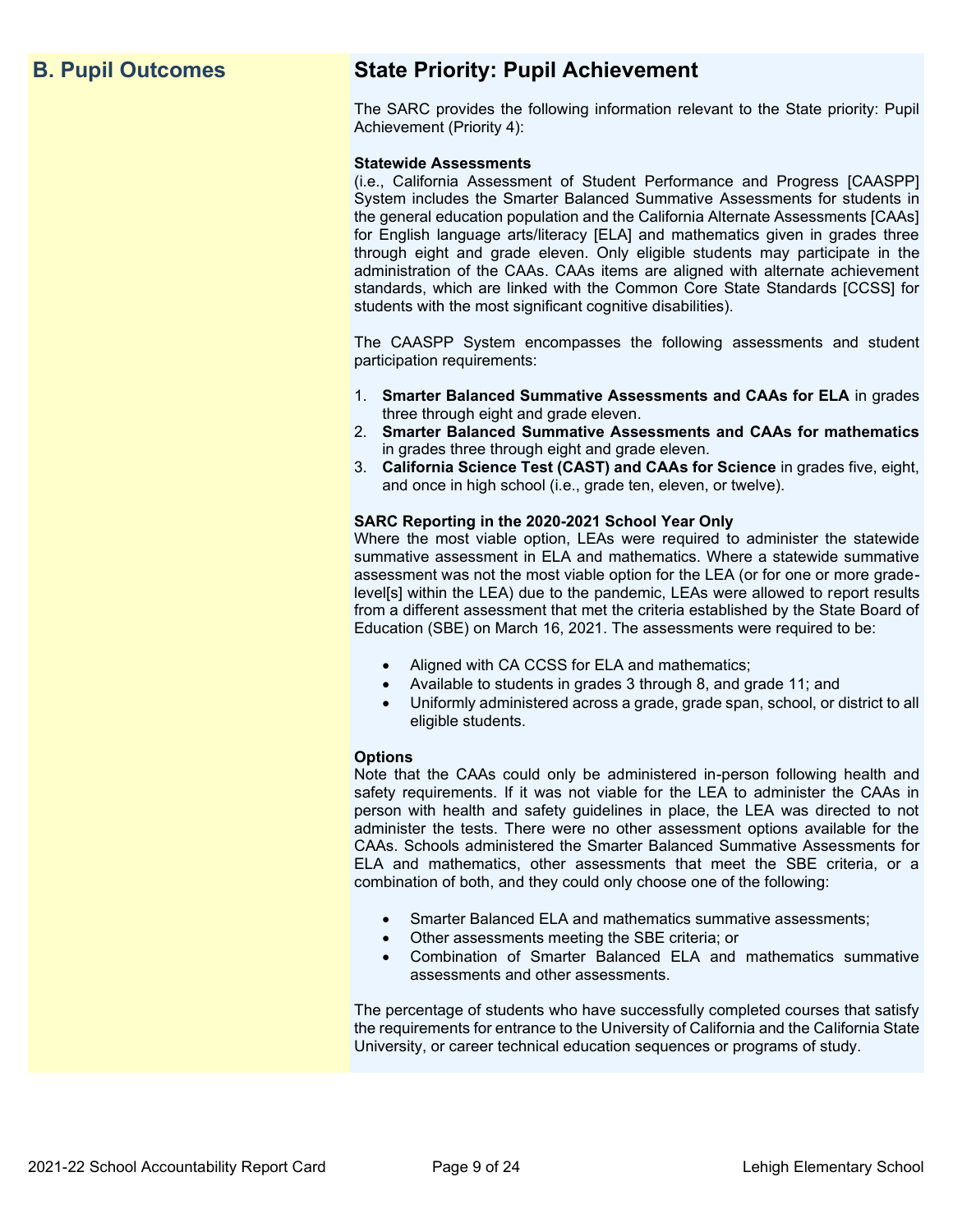## **Percentage of Students Meeting or Exceeding the State Standard on CAASPP**

This table displays CAASPP test results in ELA and mathematics for all students grades three through eight and grade eleven taking and completing a state-administered assessment.

The 2019-2020 data cells with N/A values indicate that the 2019-2020 data are not available due to the COVID-19 pandemic and resulting summative test suspension. The Executive Order N-30-20 was issued which waived the assessment, accountability, and reporting requirements for the 2019-2020 school year.

The 2020-2021 data cells have N/A values because these data are not comparable to other year data due to the COVID-19 pandemic during the 2020-2021 school year. Where the CAASPP assessments in ELA and/or mathematics is not the most viable option, the LEAs were allowed to administer local assessments. Therefore, the 2020-2021 data between school years for the school, district, state are not an accurate comparison. As such, it is inappropriate to compare results of the 2020-2021 school year to other school years.

| <b>Subject</b>                                                       | <b>School</b><br>2019-20 | <b>School</b><br>2020-21 | <b>District</b><br>2019-20 | <b>District</b><br>2020-21 | <b>State</b><br>2019-20 | <b>State</b><br>2020-21 |
|----------------------------------------------------------------------|--------------------------|--------------------------|----------------------------|----------------------------|-------------------------|-------------------------|
| <b>English Language Arts/Literacy</b><br>$\left($ grades 3-8 and 11) | N/A                      | N/A                      | N/A                        | N/A                        | N/A                     | N/A                     |
| <b>Mathematics</b><br>$(grades 3-8 and 11)$                          | N/A                      | N/A                      | N/A                        | N/A                        | N/A                     | N/A                     |

## **2020-21 CAASPP Test Results in ELA by Student Group**

This table displays CAASPP test results in ELA by student group for students grades three through eight and grade eleven taking and completing a state-administered assessment. The CDE will populate this table for schools in cases where the school administered the CAASPP assessment. In cases where the school administered a local assessment instead of CAASPP, the CDE will populate this table with "NT" values, meaning this school did not test students using the CAASPP. See the local assessment(s) table for more information.

| <b>CAASPP</b><br><b>Student Groups</b> | <b>CAASPP</b><br><b>Total</b><br><b>Enrollment</b> | <b>CAASPP</b><br><b>Number</b><br><b>Tested</b> | <b>CAASPP</b><br><b>Percent</b><br><b>Tested</b> | <b>CAASPP</b><br><b>Percent</b><br><b>Not Tested</b> | <b>CAASPP</b><br><b>Percent</b><br>Met or<br><b>Exceeded</b> |
|----------------------------------------|----------------------------------------------------|-------------------------------------------------|--------------------------------------------------|------------------------------------------------------|--------------------------------------------------------------|
| <b>All Students</b>                    | 351                                                | <b>NT</b>                                       | <b>NT</b>                                        | <b>NT</b>                                            | <b>NT</b>                                                    |
| <b>Female</b>                          | 162                                                | <b>NT</b>                                       | <b>NT</b>                                        | <b>NT</b>                                            | <b>NT</b>                                                    |
| <b>Male</b>                            | 189                                                | <b>NT</b>                                       | <b>NT</b>                                        | <b>NT</b>                                            | <b>NT</b>                                                    |
| American Indian or Alaska Native       | --                                                 | <b>NT</b>                                       | <b>NT</b>                                        | <b>NT</b>                                            | <b>NT</b>                                                    |
| <b>Asian</b>                           | --                                                 | <b>NT</b>                                       | <b>NT</b>                                        | <b>NT</b>                                            | <b>NT</b>                                                    |
| <b>Black or African American</b>       | $- -$                                              | <b>NT</b>                                       | <b>NT</b>                                        | <b>NT</b>                                            | <b>NT</b>                                                    |
| <b>Filipino</b>                        | --                                                 | <b>NT</b>                                       | <b>NT</b>                                        | <b>NT</b>                                            | <b>NT</b>                                                    |
| <b>Hispanic or Latino</b>              | 329                                                | <b>NT</b>                                       | <b>NT</b>                                        | <b>NT</b>                                            | <b>NT</b>                                                    |
| Native Hawaiian or Pacific Islander    | $\mathbf 0$                                        | $\mathbf 0$                                     | $\mathbf{0}$                                     | $\mathbf 0$                                          | 0                                                            |
| <b>Two or More Races</b>               | --                                                 | <b>NT</b>                                       | <b>NT</b>                                        | <b>NT</b>                                            | <b>NT</b>                                                    |
| <b>White</b>                           | $- -$                                              | <b>NT</b>                                       | <b>NT</b>                                        | <b>NT</b>                                            | <b>NT</b>                                                    |
| <b>English Learners</b>                | 113                                                | <b>NT</b>                                       | <b>NT</b>                                        | <b>NT</b>                                            | <b>NT</b>                                                    |
| <b>Foster Youth</b>                    | $\qquad \qquad -$                                  | <b>NT</b>                                       | <b>NT</b>                                        | <b>NT</b>                                            | <b>NT</b>                                                    |
| <b>Homeless</b>                        | 124                                                | <b>NT</b>                                       | <b>NT</b>                                        | <b>NT</b>                                            | <b>NT</b>                                                    |
| <b>Military</b>                        | $\Omega$                                           | $\mathbf 0$                                     | $\mathbf 0$                                      | $\mathbf 0$                                          | 0                                                            |
| <b>Socioeconomically Disadvantaged</b> | 330                                                | <b>NT</b>                                       | <b>NT</b>                                        | <b>NT</b>                                            | <b>NT</b>                                                    |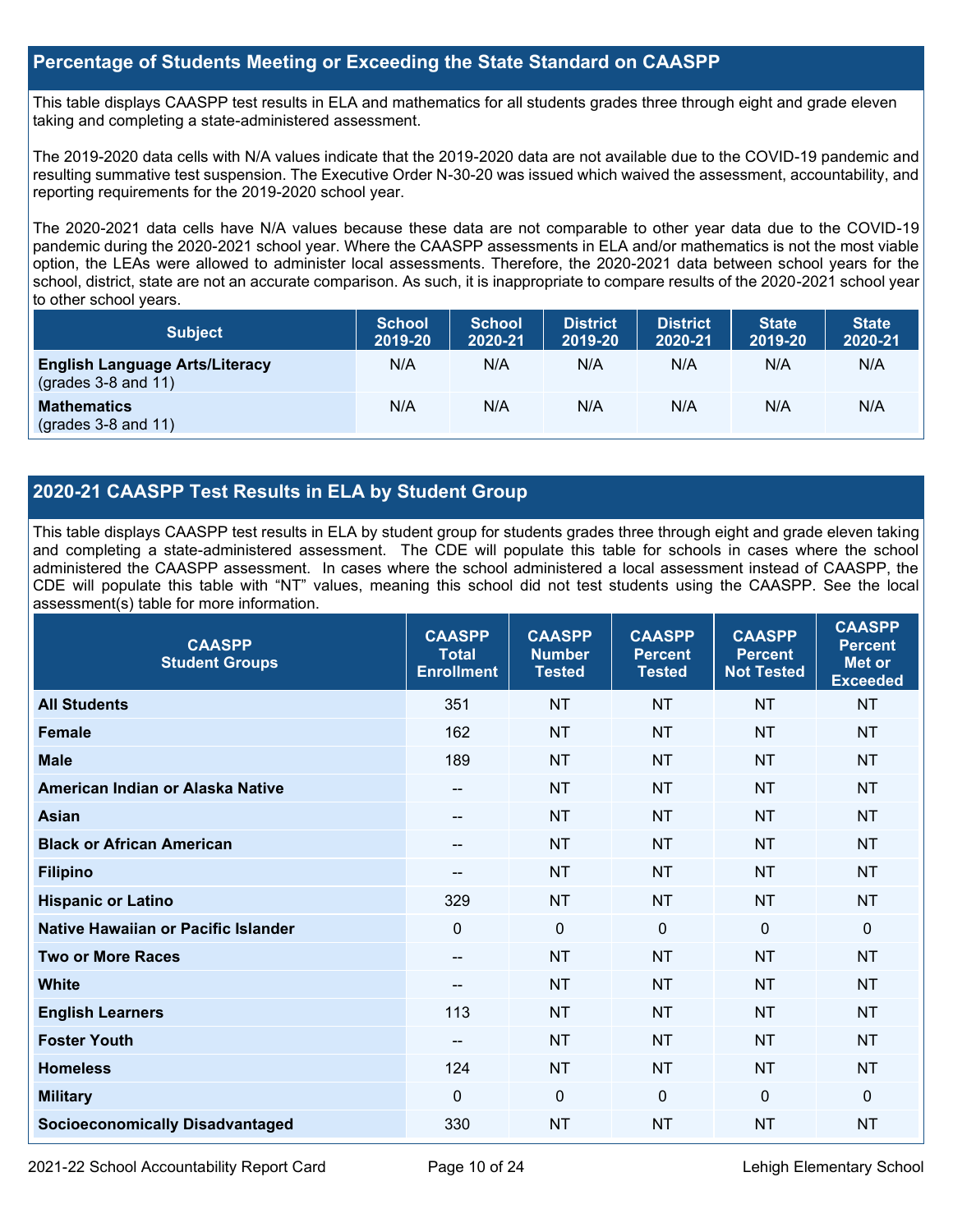| <b>Students Receiving Migrant Education Services</b> |  |    |   |
|------------------------------------------------------|--|----|---|
| <b>Students with Disabilities</b>                    |  | ΝI | N |

## **2020-21 CAASPP Test Results in Math by Student Group**

This table displays CAASPP test results in Math by student group for students grades three through eight and grade eleven taking and completing a state-administered assessment. The CDE will populate this table for schools in cases where the school administered the CAASPP assessment. In cases where the school administered a local assessment instead of CAASPP, the CDE will populate this table with "NT" values, meaning this school did not test students using the CAASPP. See the local assessment(s) table for more information.

| <b>CAASPP</b><br><b>Student Groups</b>               | <b>CAASPP</b><br><b>Total</b><br><b>Enrollment</b> | <b>CAASPP</b><br><b>Number</b><br><b>Tested</b> | <b>CAASPP</b><br><b>Percent</b><br><b>Tested</b> | <b>CAASPP</b><br><b>Percent</b><br><b>Not Tested</b> | <b>CAASPP</b><br><b>Percent</b><br><b>Met or</b><br><b>Exceeded</b> |
|------------------------------------------------------|----------------------------------------------------|-------------------------------------------------|--------------------------------------------------|------------------------------------------------------|---------------------------------------------------------------------|
| <b>All Students</b>                                  | 351                                                | <b>NT</b>                                       | <b>NT</b>                                        | <b>NT</b>                                            | <b>NT</b>                                                           |
| <b>Female</b>                                        | 162                                                | <b>NT</b>                                       | <b>NT</b>                                        | <b>NT</b>                                            | <b>NT</b>                                                           |
| <b>Male</b>                                          | 189                                                | <b>NT</b>                                       | <b>NT</b>                                        | <b>NT</b>                                            | <b>NT</b>                                                           |
| American Indian or Alaska Native                     | --                                                 | <b>NT</b>                                       | <b>NT</b>                                        | <b>NT</b>                                            | <b>NT</b>                                                           |
| <b>Asian</b>                                         | --                                                 | <b>NT</b>                                       | <b>NT</b>                                        | <b>NT</b>                                            | <b>NT</b>                                                           |
| <b>Black or African American</b>                     | $\hspace{0.05cm}$ – $\hspace{0.05cm}$              | <b>NT</b>                                       | <b>NT</b>                                        | <b>NT</b>                                            | <b>NT</b>                                                           |
| <b>Filipino</b>                                      | --                                                 | <b>NT</b>                                       | <b>NT</b>                                        | <b>NT</b>                                            | <b>NT</b>                                                           |
| <b>Hispanic or Latino</b>                            | 329                                                | <b>NT</b>                                       | <b>NT</b>                                        | <b>NT</b>                                            | <b>NT</b>                                                           |
| <b>Native Hawaiian or Pacific Islander</b>           | $\mathbf{0}$                                       | $\mathbf 0$                                     | $\mathbf 0$                                      | $\mathbf 0$                                          | $\mathbf 0$                                                         |
| <b>Two or More Races</b>                             | $\overline{\phantom{a}}$                           | <b>NT</b>                                       | <b>NT</b>                                        | <b>NT</b>                                            | <b>NT</b>                                                           |
| <b>White</b>                                         | $\hspace{0.05cm}$ – $\hspace{0.05cm}$              | <b>NT</b>                                       | <b>NT</b>                                        | <b>NT</b>                                            | <b>NT</b>                                                           |
| <b>English Learners</b>                              | 113                                                | <b>NT</b>                                       | <b>NT</b>                                        | <b>NT</b>                                            | <b>NT</b>                                                           |
| <b>Foster Youth</b>                                  | $\overline{\phantom{a}}$                           | <b>NT</b>                                       | <b>NT</b>                                        | <b>NT</b>                                            | <b>NT</b>                                                           |
| <b>Homeless</b>                                      | 124                                                | <b>NT</b>                                       | <b>NT</b>                                        | <b>NT</b>                                            | <b>NT</b>                                                           |
| <b>Military</b>                                      | $\mathbf{0}$                                       | $\mathbf 0$                                     | $\mathbf 0$                                      | $\mathbf 0$                                          | $\mathbf 0$                                                         |
| <b>Socioeconomically Disadvantaged</b>               | 330                                                | <b>NT</b>                                       | <b>NT</b>                                        | <b>NT</b>                                            | <b>NT</b>                                                           |
| <b>Students Receiving Migrant Education Services</b> | $\mathbf 0$                                        | $\mathbf 0$                                     | $\mathbf 0$                                      | $\mathbf 0$                                          | $\mathbf 0$                                                         |
| <b>Students with Disabilities</b>                    | 44                                                 | <b>NT</b>                                       | <b>NT</b>                                        | <b>NT</b>                                            | <b>NT</b>                                                           |

## **2020-21 Local Assessment Test Results in ELA by Student Group**

This table displays Local Assessment test results in ELA by student group for students grades three through eight and grade eleven. LEAs/schools will populate this table for schools in cases where the school administered a local assessment. In cases where the school administered the CAASPP assessment, LEAs/schools will populate this table with "N/A" values in all cells, meaning this table is Not Applicable for this school.

| <b>IREADY</b><br><b>Student Groups</b> | <b>IREADY</b><br><b>Total</b><br><b>Enrollment</b> | <b>IREADY</b><br><b>Number</b><br><b>Tested</b> | <b><i>IREADY</i></b><br><b>Percent</b><br><b>Tested</b> | <b>IREADY</b><br><b>Percent</b><br><b>Not Tested</b> | <b>IREADY</b><br><b>Percent</b><br><b>At or Above</b><br><b>Grade Level</b> |
|----------------------------------------|----------------------------------------------------|-------------------------------------------------|---------------------------------------------------------|------------------------------------------------------|-----------------------------------------------------------------------------|
| <b>All Students</b>                    | 350                                                | 343                                             | 97.92%                                                  | 2.00%                                                | 31.14%                                                                      |
| Female                                 | 161                                                | 156                                             | 96.89%                                                  | $3.11\%$                                             | 35.40%                                                                      |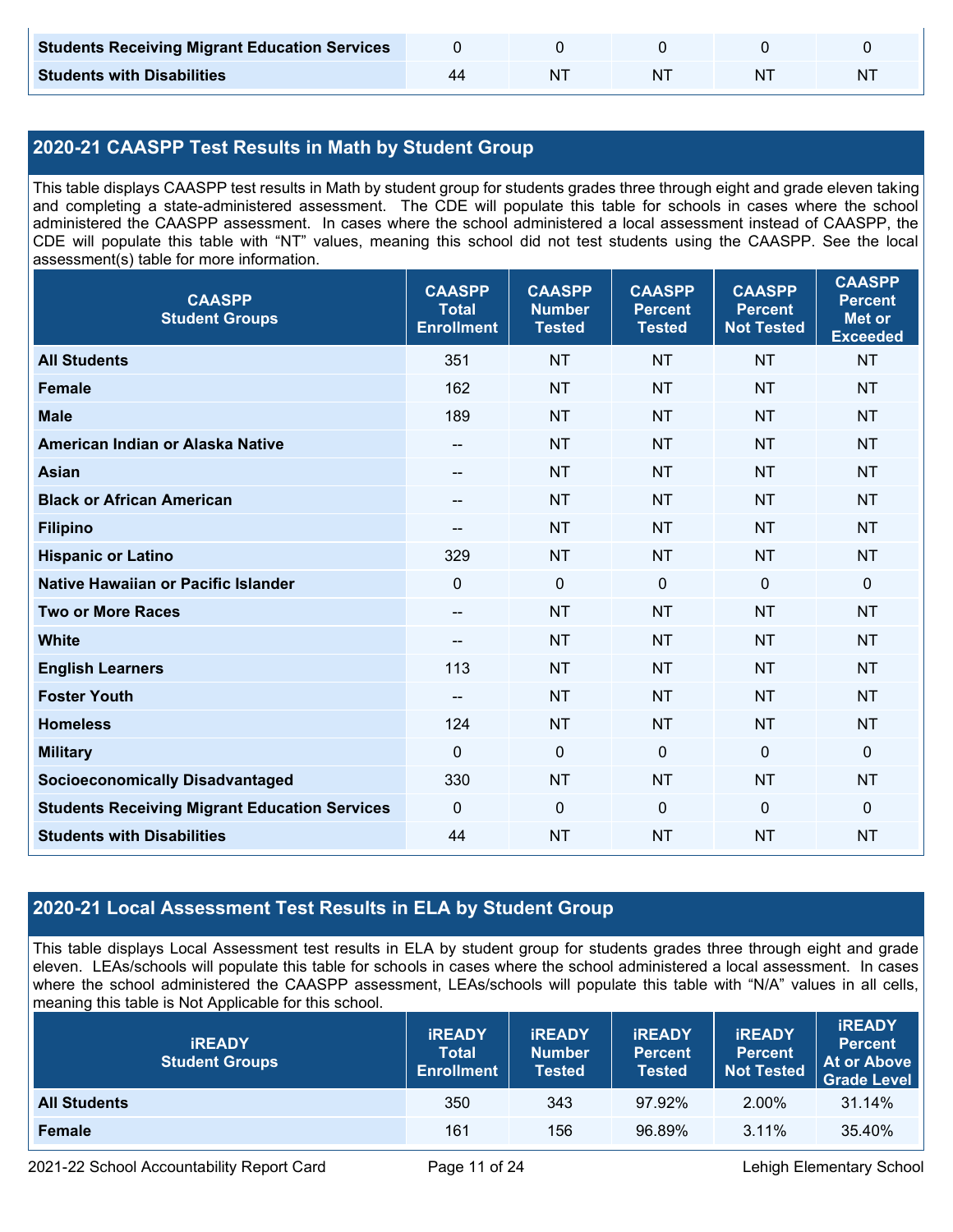| <b>Male</b>                                                                                | 189            | 187            | 98.94%       | 1.06%        | 27.51%    |
|--------------------------------------------------------------------------------------------|----------------|----------------|--------------|--------------|-----------|
| American Indian or Alaska Native                                                           | 6              | 6              | 100.00%      | $0.00\%$     | 0.00%     |
| Asian                                                                                      | 2              | $\overline{2}$ | 100.00%      | $0.00\%$     | $0.00\%$  |
| <b>Black or African American</b>                                                           | 8              | 8              | 100.00%      | $0.00\%$     | 0.00%     |
| <b>Filipino</b>                                                                            | $\overline{2}$ | 2              | 100.00%      | 0.00%        | 0.00%     |
| <b>Hispanic or Latino</b>                                                                  | 329            | 322            | 97.87%       | 2.13%        | 29.79%    |
| Native Hawaiian or Pacific Islander                                                        | 0              | 0              | $0.00\%$     | $0.00\%$     |           |
| <b>Two or More Races</b>                                                                   | 0              | 0              | 0            | 0            |           |
| <b>White</b>                                                                               | 3              | 3              | 100.00%      | 0.00%        | <b>NA</b> |
| <b>English Learners</b>                                                                    | 113            | 111            | 98.23%       | 1.77%        | $0.00\%$  |
| <b>Foster Youth</b>                                                                        | 1              | 1              | 100.00%      | $0.00\%$     |           |
| <b>Homeless</b>                                                                            | 62             | 61             | 98.39        | 161.00%      | 33.87%    |
| <b>Military</b>                                                                            | $\Omega$       | $\mathbf 0$    | $\mathbf{0}$ | $\mathbf{0}$ | N/A       |
| <b>Socioeconomically Disadvantaged</b>                                                     | 350            | 343            | 98.00%       | 2.00%        | 31.14%    |
| <b>Students Receiving Migrant Education Services</b>                                       | $\Omega$       | 0              | 0            | 0            | N/A       |
| <b>Students with Disabilities</b>                                                          | 42             | 41             | 97.62%       | 2.38%        | 0.00%     |
| *At or above the grade-level standard in the context of the local assessment administered. |                |                |              |              |           |

## **2020-21 Local Assessment Test Results in Math by Student Group**

This table displays Local Assessment test results in Math by student group for students grades three through eight and grade eleven. LEAs/schools will populate this table for schools in cases where the school administered a local assessment. In cases where the school administered the CAASPP assessment, LEAs/schools will populate this table with "N/A" values in all cells, meaning this table is Not Applicable for this school.

| <b>IREADY</b><br><b>Student Groups</b> | <b>IREADY</b><br><b>Total</b><br><b>Enrollment</b> | <b>IREADY</b><br><b>Number</b><br><b>Tested</b> | <b>iREADY</b><br><b>Percent</b><br><b>Tested</b> | <b>IREADY</b><br><b>Percent</b><br><b>Not Tested</b> | <b>IREADY</b><br><b>Percent</b><br><b>At or Above</b><br><b>Grade Level</b> |
|----------------------------------------|----------------------------------------------------|-------------------------------------------------|--------------------------------------------------|------------------------------------------------------|-----------------------------------------------------------------------------|
| <b>All Students</b>                    | 347                                                | 334                                             | 96.11%                                           | 3.90%                                                | 34.83%                                                                      |
| <b>Female</b>                          | 159                                                | 150                                             | 94.34%                                           | 5.66%                                                | 18.87%                                                                      |
| <b>Male</b>                            | 188                                                | 184                                             | 97.87%                                           | 2.13%                                                | 15.96%                                                                      |
| American Indian or Alaska Native       | 6                                                  | $6\phantom{1}6$                                 | 100%                                             | 0.00%                                                |                                                                             |
| Asian                                  | $\overline{2}$                                     | $\overline{2}$                                  | 100.00%                                          | 0.00%                                                | 0.00%                                                                       |
| <b>Black or African American</b>       | 8                                                  | 8                                               | 100.00%                                          | 0.00%                                                | 0.00%                                                                       |
| <b>Filipino</b>                        | $\overline{2}$                                     | $\overline{2}$                                  | 100.00%                                          | 0.00%                                                | $0.00\%$                                                                    |
| <b>Hispanic or Latino</b>              | 326                                                | 313                                             | 96.01%                                           | 3.99%                                                | 16.26%                                                                      |
| Native Hawaiian or Pacific Islander    | 0                                                  | $\mathbf 0$                                     | $\mathbf{0}$                                     | na                                                   | 0                                                                           |
| <b>Two or More Races</b>               | $\Omega$                                           | $\mathbf 0$                                     | $\Omega$                                         | $\mathbf 0$                                          | $\Omega$                                                                    |
| <b>White</b>                           | 3                                                  | 3                                               | 100.00%                                          | 0.00%                                                | $0.00\%$                                                                    |
| <b>English Learners</b>                | 112                                                | 109                                             | 97.32%                                           | 2.68%                                                | 0.00%                                                                       |
| <b>Foster Youth</b>                    | 1                                                  | 1                                               | 100%                                             | 0.00%                                                |                                                                             |
| <b>Homeless</b>                        | 62                                                 | 60                                              | 96.77%                                           | 3.23%                                                | 19.35%                                                                      |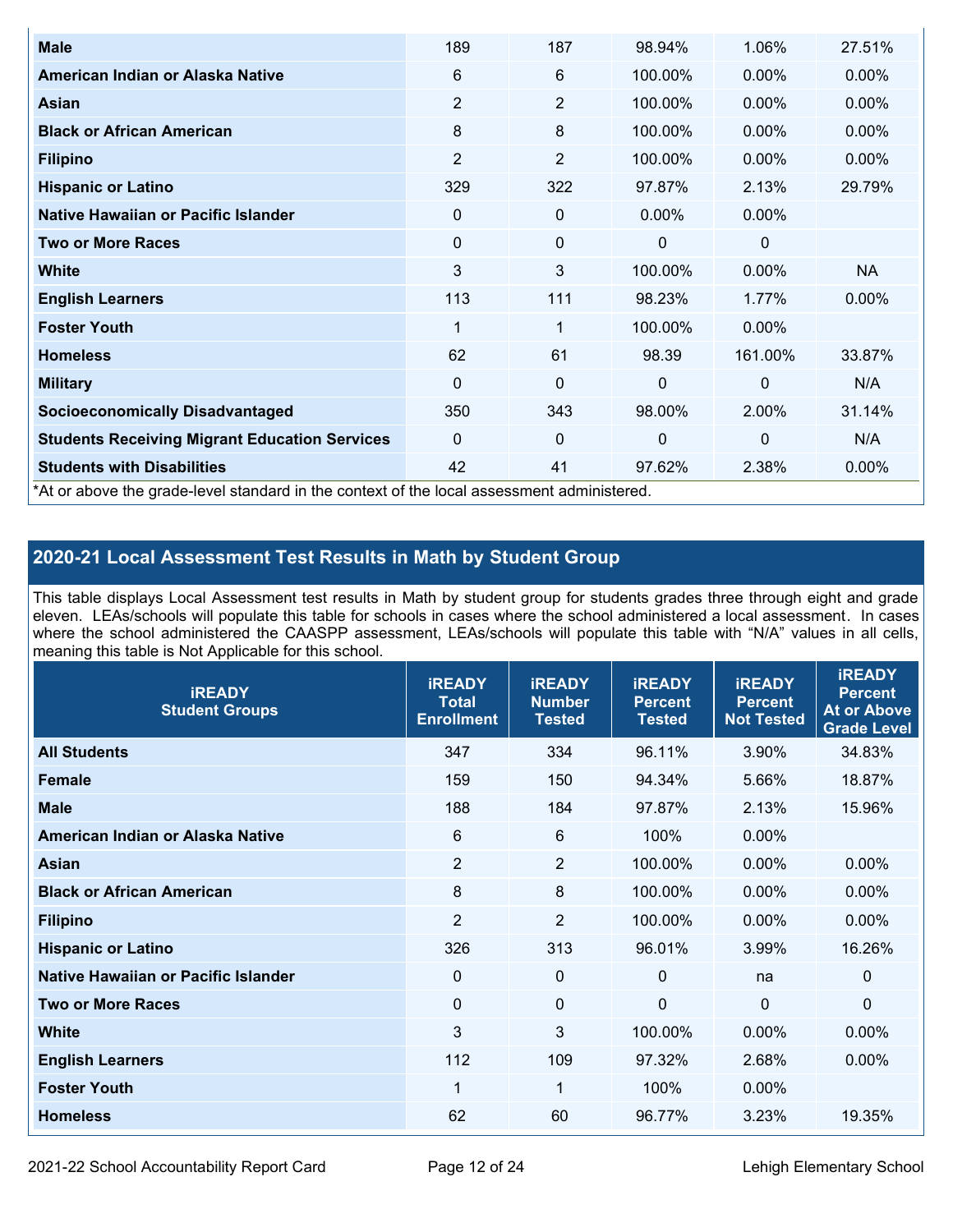| <b>Military</b>                                      |     |     |            |          | na       |
|------------------------------------------------------|-----|-----|------------|----------|----------|
| <b>Socioeconomically Disadvantaged</b>               | 347 | 334 | 96.25%     | 375%     | 17.29%   |
| <b>Students Receiving Migrant Education Services</b> |     |     |            |          | na       |
| <b>Students with Disabilities</b>                    | 41  | 41  | $100.00\%$ | $0.00\%$ | $0.00\%$ |

\*At or above the grade-level standard in the context of the local assessment administered.

## **CAASPP Test Results in Science for All Students**

This table displays the percentage of all students grades five, eight, and High School meeting or exceeding the State Standard.

The 2019-2020 data cells with N/A values indicate that the 2019-2020 data are not available due to the COVID-19 pandemic and resulting summative testing suspension. The Executive Order N-30-20 was issued which waived the assessment, accountability, and reporting requirements for the 2019-2020 school year.

For any 2020-2021 data cells with N/T values indicate that this school did not test students using the CAASPP Science.

| <b>Subject</b>                                  | <b>School</b> | <b>School</b> | <b>District</b> | <b>District</b> | <b>State</b> | <b>State</b> |
|-------------------------------------------------|---------------|---------------|-----------------|-----------------|--------------|--------------|
|                                                 | 2019-20       | 2020-21       | 2019-20         | 2020-21         | 2019-20      | 2020-21      |
| <b>Science</b><br>(grades 5, 8 and high school) | N/A           | ΝT            | N/A             | N1              | N/A          | 28.72        |

## **2020-21 CAASPP Test Results in Science by Student Group**

This table displays CAASPP test results in Science by student group for students grades five, eight, and High School. For any data cells with N/T values indicate that this school did not test students using the CAASPP Science.

| <b>Student Group</b>                                 | <b>Total</b><br><b>Enrollment</b> | <b>Number</b><br><b>Tested</b> | <b>Percent</b><br><b>Tested</b> | <b>Percent</b><br><b>Not Tested</b> | <b>Percent</b><br>Met or<br><b>Exceeded</b> |
|------------------------------------------------------|-----------------------------------|--------------------------------|---------------------------------|-------------------------------------|---------------------------------------------|
| <b>All Students</b>                                  | 80                                | <b>NT</b>                      | <b>NT</b>                       | <b>NT</b>                           | <b>NT</b>                                   |
| <b>Female</b>                                        | 38                                | <b>NT</b>                      | <b>NT</b>                       | <b>NT</b>                           | <b>NT</b>                                   |
| <b>Male</b>                                          | 42                                | <b>NT</b>                      | <b>NT</b>                       | <b>NT</b>                           | <b>NT</b>                                   |
| American Indian or Alaska Native                     | $\mathbf 0$                       | $\mathbf 0$                    | $\mathbf 0$                     | $\mathbf 0$                         | 0                                           |
| <b>Asian</b>                                         | $\mathbf 0$                       | $\pmb{0}$                      | $\mathbf 0$                     | $\mathbf 0$                         | 0                                           |
| <b>Black or African American</b>                     | $- -$                             | <b>NT</b>                      | <b>NT</b>                       | <b>NT</b>                           | <b>NT</b>                                   |
| <b>Filipino</b>                                      | --                                | <b>NT</b>                      | <b>NT</b>                       | <b>NT</b>                           | <b>NT</b>                                   |
| <b>Hispanic or Latino</b>                            | 77                                | <b>NT</b>                      | <b>NT</b>                       | <b>NT</b>                           | <b>NT</b>                                   |
| <b>Native Hawaiian or Pacific Islander</b>           | $\mathbf{0}$                      | $\mathbf 0$                    | $\mathbf{0}$                    | $\mathbf{0}$                        | 0                                           |
| <b>Two or More Races</b>                             | $\Omega$                          | $\mathbf 0$                    | $\mathbf{0}$                    | $\mathbf{0}$                        | 0                                           |
| <b>White</b>                                         | $\qquad \qquad -$                 | <b>NT</b>                      | <b>NT</b>                       | <b>NT</b>                           | <b>NT</b>                                   |
| <b>English Learners</b>                              | 26                                | <b>NT</b>                      | <b>NT</b>                       | <b>NT</b>                           | <b>NT</b>                                   |
| <b>Foster Youth</b>                                  | $\mathbf 0$                       | $\mathbf 0$                    | $\mathbf 0$                     | $\mathbf 0$                         | 0                                           |
| <b>Homeless</b>                                      | 28                                | <b>NT</b>                      | <b>NT</b>                       | <b>NT</b>                           | <b>NT</b>                                   |
| <b>Military</b>                                      | $\mathbf 0$                       | $\mathbf 0$                    | $\mathbf 0$                     | $\mathbf 0$                         | 0                                           |
| <b>Socioeconomically Disadvantaged</b>               | 73                                | <b>NT</b>                      | <b>NT</b>                       | <b>NT</b>                           | <b>NT</b>                                   |
| <b>Students Receiving Migrant Education Services</b> | $\mathbf{0}$                      | $\mathbf 0$                    | $\mathbf 0$                     | $\mathbf{0}$                        | 0                                           |
| <b>Students with Disabilities</b>                    | 14                                | <b>NT</b>                      | <b>NT</b>                       | <b>NT</b>                           | <b>NT</b>                                   |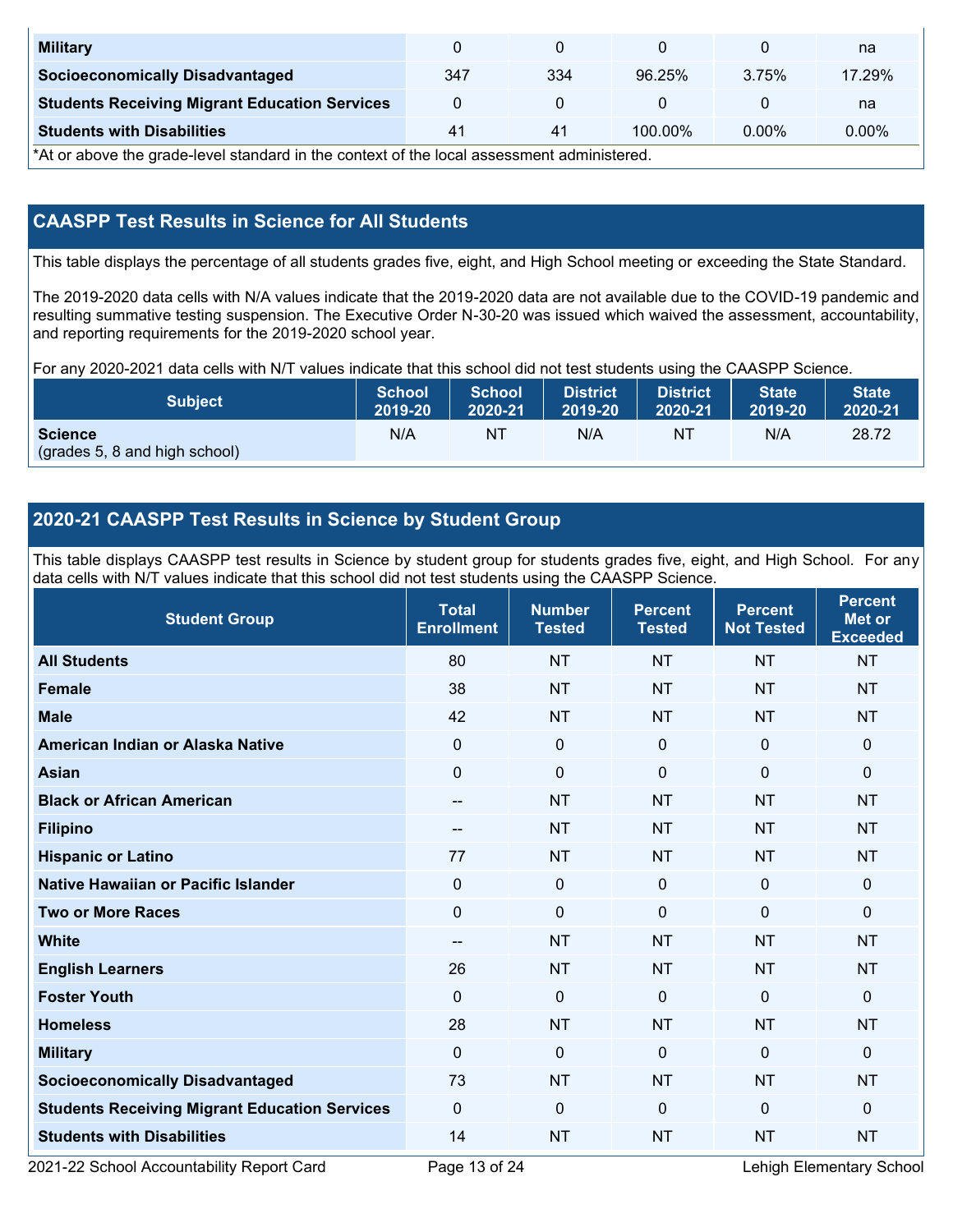## **B. Pupil Outcomes State Priority: Other Pupil Outcomes**

The SARC provides the following information relevant to the State priority: Other Pupil Outcomes (Priority 8): Pupil outcomes in the subject area of physical education.

## **2020-21 California Physical Fitness Test Results**

Due to the COVID-19 crisis, the Physical Fitness Test was suspended during the 2020-2021 school year and therefore no data are reported and each cell in this table is populated with "N/A."

| <b>Grade Level</b> | Four of Six Fitness Standards | Five of Six Fitness Standards Six of Six Fitness Standards | <b>Percentage of Students Meeting   Percentage of Students Meeting   Percentage of Students Meeting  </b> |
|--------------------|-------------------------------|------------------------------------------------------------|-----------------------------------------------------------------------------------------------------------|
| Grade 5            | N/A                           | N/A                                                        | N/A                                                                                                       |
| Grade 7            | N/A                           | N/A                                                        | N/A                                                                                                       |
| Grade 9            | N/A                           | N/A                                                        | N/A                                                                                                       |

## **C. Engagement State Priority: Parental Involvement**

The SARC provides the following information relevant to the State priority: Parental Involvement (Priority 3): Efforts the school district makes to seek parent input in making decisions regarding the school district and at each school site.

## **2021-22 Opportunities for Parental Involvement**

The Lehigh School mission is to guarantee personal excellence for all learners through a home-school partnership committed to high academic and social standards. This year we have added virtual family nights. We contract with children's motivational speaker, Sami Circuit, he facilitates monthly virtual family nights. These family nights have allowed us to encourage students and parents to be active and fit with physical health. The family nights encourage parents and students to adopt a healthy lifestyle.

Opportunities for parental involvement for the 2021-2022 school year include:

- Principal's Coffee/ Informational Meetings (on Zoom during COVID)
- School Site Council (SSC)
- Site English Language Proficiency Advisory Committee (SELPAC)
- District Parent Advisory Committee (DPAC)
- District English Language Proficiency Advisory Committee (DELPAC)
- Parent Leadership Conference
- Student Success team (SST)
- Parent Academy Classes (Parent Education)
- Back to School Night
- Open House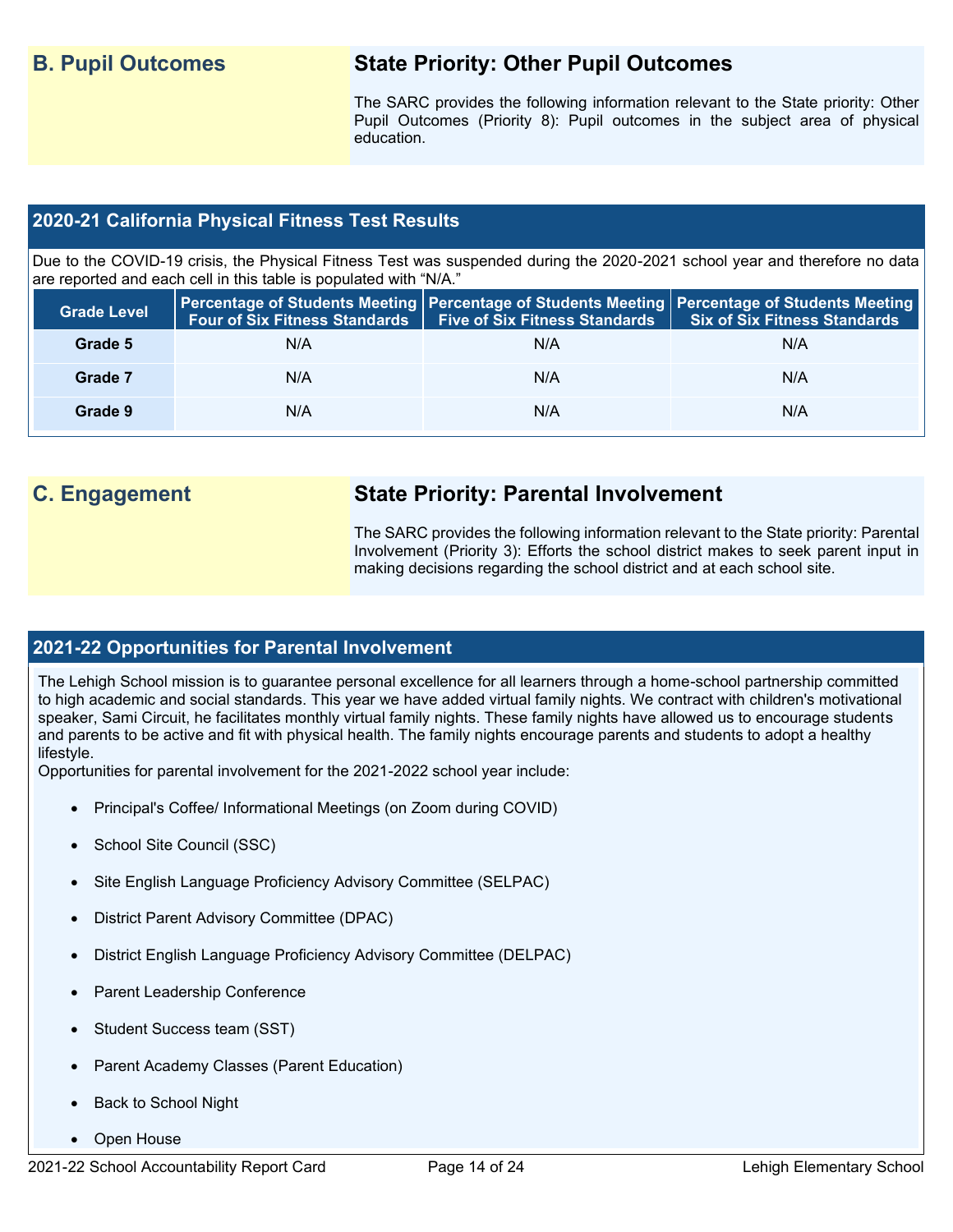- Parent Conferences
- This year we are not asking for in person volunteers due to COVID regulations that only allow essential personnel on school campuses.

However, in previous years we had a staff member/ Kinder teacher who would organize parent volunteers:

• Parent Classroom Volunteers, teacher in charge is Carol Alvarez and can be reached by calling the front office.

Parents are encouraged to take part in the many parental involvement opportunities provided throughout the year at Lehigh. If you would like to get involved or participate please feel free to stop by the office for a calendar of dates or contact Debra Marin or Barbara Matos, they will explain the volunteer process for Lehigh School.

## **2020-21 Chronic Absenteeism by Student Group**

| <b>Student Group</b>                                 | <b>Cumulative</b><br><b>Enrollment</b> | <b>Chronic</b><br><b>Absenteeism</b><br><b>Eligible Enrollment</b> | <b>Chronic</b><br><b>Absenteeism</b><br><b>Count</b> | <b>Chronic</b><br><b>Absenteeism</b><br><b>Rate</b> |
|------------------------------------------------------|----------------------------------------|--------------------------------------------------------------------|------------------------------------------------------|-----------------------------------------------------|
| <b>All Students</b>                                  | 569                                    | 554                                                                | 38                                                   | 6.9                                                 |
| <b>Female</b>                                        | 273                                    | 269                                                                | 12                                                   | 4.5                                                 |
| <b>Male</b>                                          | 296                                    | 285                                                                | 26                                                   | 9.1                                                 |
| American Indian or Alaska Native                     | 6                                      | 5                                                                  | $\Omega$                                             | 0.0                                                 |
| <b>Asian</b>                                         | 11                                     | 9                                                                  | $\Omega$                                             | 0.0                                                 |
| <b>Black or African American</b>                     | 10                                     | 9                                                                  | $\Omega$                                             | 0.0                                                 |
| <b>Filipino</b>                                      | 4                                      | $\overline{4}$                                                     | $\Omega$                                             | 0.0                                                 |
| <b>Hispanic or Latino</b>                            | 527                                    | 517                                                                | 37                                                   | 7.2                                                 |
| <b>Native Hawaiian or Pacific Islander</b>           | $\Omega$                               | $\Omega$                                                           | 0                                                    | 0.0                                                 |
| <b>Two or More Races</b>                             | 4                                      | 4                                                                  | 1                                                    | 25.0                                                |
| <b>White</b>                                         | 7                                      | 6                                                                  | $\Omega$                                             | 0.0                                                 |
| <b>English Learners</b>                              | 216                                    | 213                                                                | 20                                                   | 9.4                                                 |
| <b>Foster Youth</b>                                  | 3                                      | $\overline{2}$                                                     | 1                                                    | 50.0                                                |
| <b>Homeless</b>                                      | 94                                     | 91                                                                 | 9                                                    | 9.9                                                 |
| <b>Socioeconomically Disadvantaged</b>               | 532                                    | 520                                                                | 38                                                   | 7.3                                                 |
| <b>Students Receiving Migrant Education Services</b> | $\Omega$                               | $\Omega$                                                           | $\Omega$                                             | 0.0                                                 |
| <b>Students with Disabilities</b>                    | 65                                     | 62                                                                 | 10                                                   | 16.1                                                |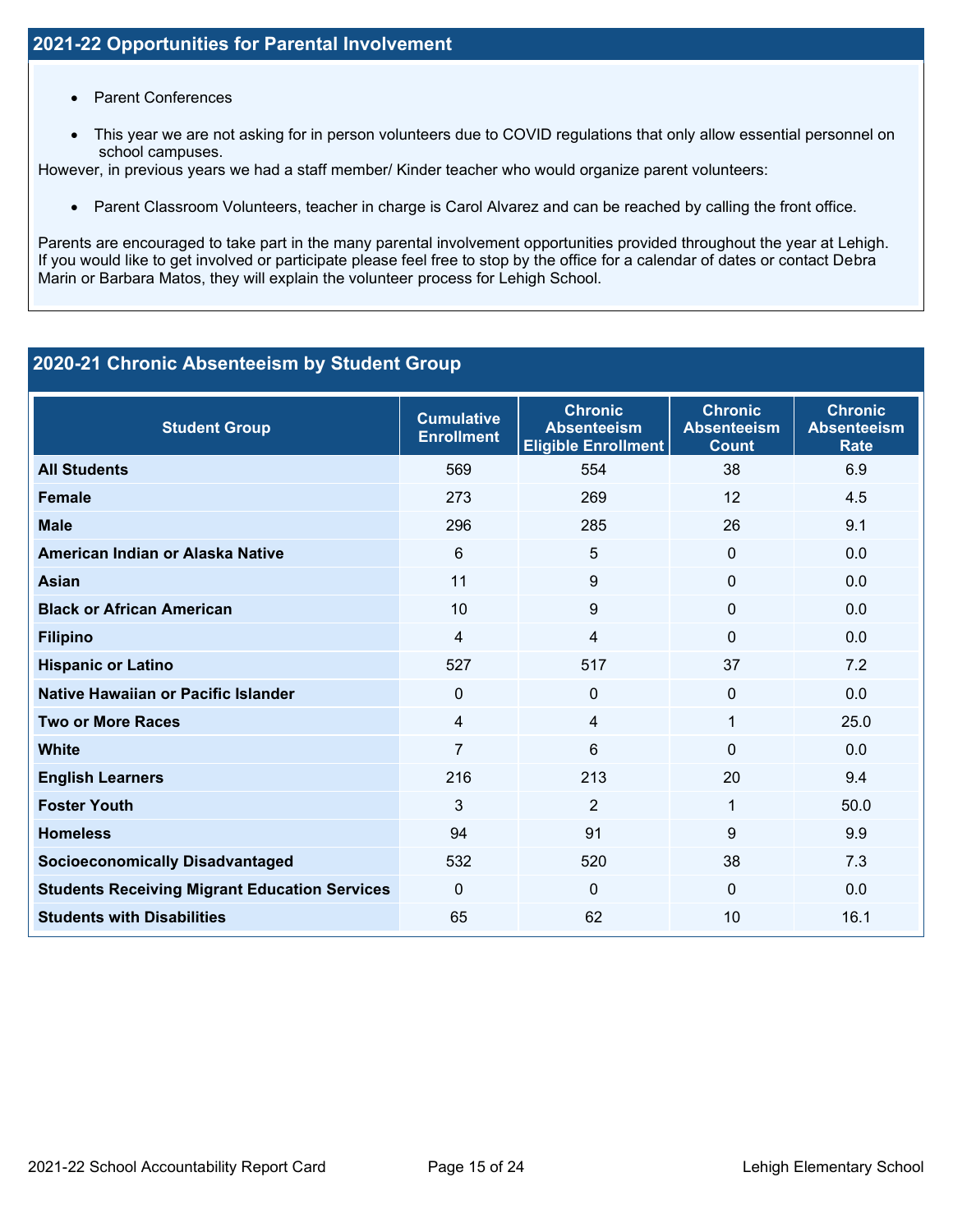## **C. Engagement State Priority: School Climate**

The SARC provides the following information relevant to the State priority: School Climate (Priority 6):

- Pupil suspension rates;
- Pupil expulsion rates; and
- Other local measures on the sense of safety

## **Suspensions and Expulsions**

This table displays suspensions and expulsions data collected between July through June, each full school year respectively. Data collected during the 2020-21 school year may not be comparable to earlier years of this collection due to differences in learning mode instruction in response to the COVID-19 pandemic.

| <b>Subject</b>     | <b>School</b><br>2018-19 | <b>School</b><br>2020-21 | <b>District</b><br>2018-19 | <b>District</b><br>2020-21 | <b>State</b><br>2018-19 | <b>State</b><br>2020-21 |
|--------------------|--------------------------|--------------------------|----------------------------|----------------------------|-------------------------|-------------------------|
| <b>Suspensions</b> | 0.72                     | 0.00                     | 2.98                       | 0.03                       | 3.47                    | 0.20                    |
| <b>Expulsions</b>  | 0.00                     | 0.00                     | 0.00                       | 0.00                       | 0.08                    | 0.00                    |

This table displays suspensions and expulsions data collected between July through February, partial school year due to the COVID-19 pandemic. The 2019-2020 suspensions and expulsions rate data are not comparable to other year data because the 2019-2020 school year is a partial school year due to the COVID-19 crisis. As such, it would be inappropriate to make any comparisons in rates of suspensions and expulsions in the 2019-2020 school year compared to other school years.

| <b>Subject</b>     | <b>School</b><br>2019-20 | <b>District</b><br>2019-20 | <b>State</b><br>2019-20 |
|--------------------|--------------------------|----------------------------|-------------------------|
| <b>Suspensions</b> | 0.46                     | 1.64                       | 2.45                    |
| <b>Expulsions</b>  | 0.00                     | 0.00                       | 0.05                    |

## **2020-21 Suspensions and Expulsions by Student Group**

| <b>Student Group</b>                | <b>Suspensions Rate</b> | <b>Expulsions Rate</b> |
|-------------------------------------|-------------------------|------------------------|
| <b>All Students</b>                 | 0.00                    | 0.00                   |
| <b>Female</b>                       | 0.00                    | 0.00                   |
| <b>Male</b>                         | 0.00                    | 0.00                   |
| American Indian or Alaska Native    | 0.00                    | 0.00                   |
| Asian                               | 0.00                    | 0.00                   |
| <b>Black or African American</b>    | 0.00                    | 0.00                   |
| <b>Filipino</b>                     | 0.00                    | 0.00                   |
| <b>Hispanic or Latino</b>           | 0.00                    | 0.00                   |
| Native Hawaiian or Pacific Islander | 0.00                    | 0.00                   |
| <b>Two or More Races</b>            | 0.00                    | 0.00                   |
| <b>White</b>                        | 0.00                    | 0.00                   |
| <b>English Learners</b>             | 0.00                    | 0.00                   |
| <b>Foster Youth</b>                 | 0.00                    | 0.00                   |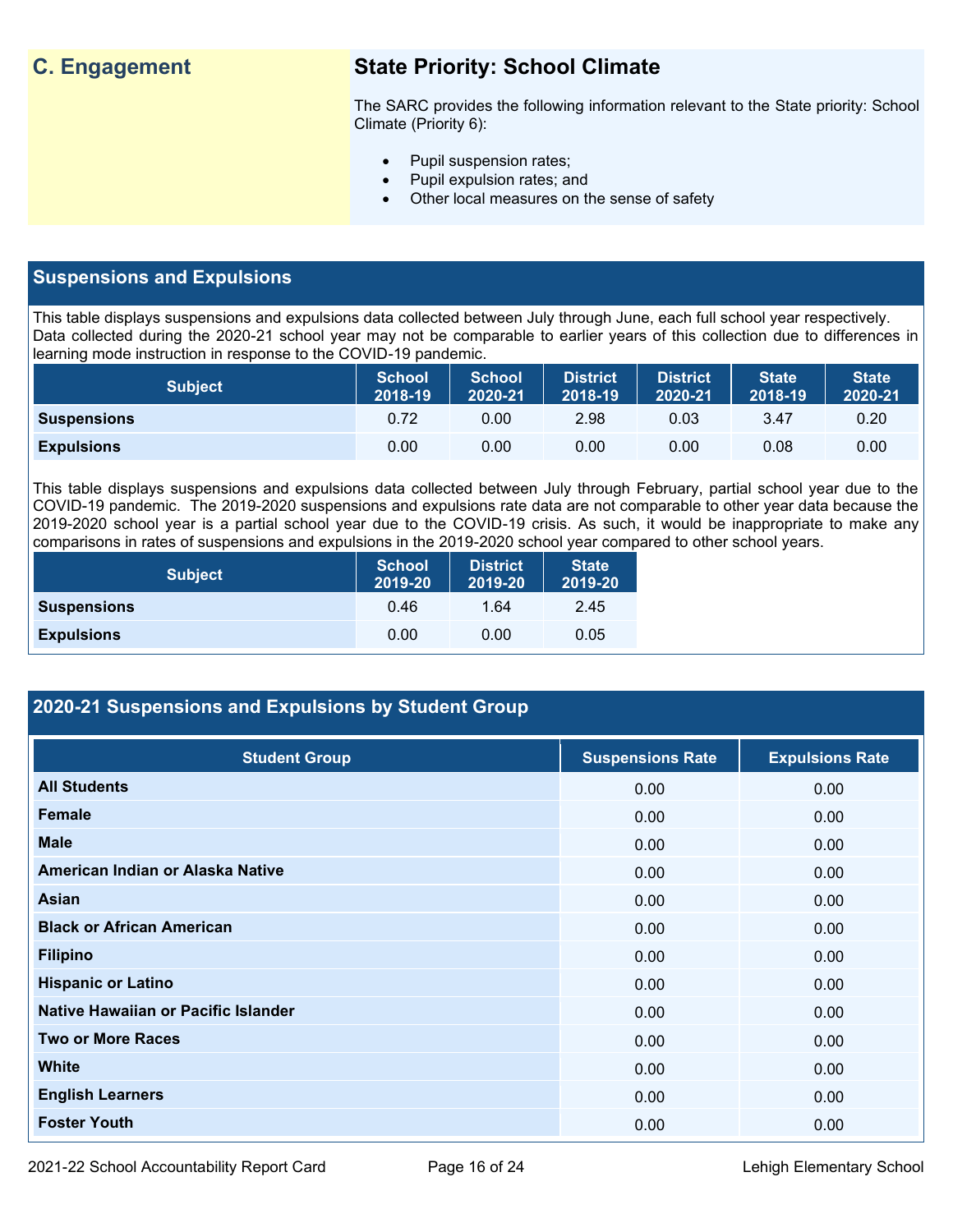| <b>Homeless</b>                                      | 0.00 | 0.00 |
|------------------------------------------------------|------|------|
| <b>Socioeconomically Disadvantaged</b>               | 0.00 | 0.00 |
| <b>Students Receiving Migrant Education Services</b> | 0.00 | 0.00 |
| <b>Students with Disabilities</b>                    | 0.00 | 0.00 |

### **2021-22 School Safety Plan**

Lehigh prides itself with being a safe and orderly campus for all students. We maintain a Comprehensive School Site Safety Plan that was developed for the Ontario Montclair School District in collaboration with local agencies and the district office. The plan ensures safety of students and staff, it includes maintenance, security and safety of the physical environment and safe school climate, as well as our school safety compliance that ensures all required child abuse reporting procedures, suspension and expulsion policies, due process, notification to teachers about dangerous pupils, sexual harassment policy, school wide dress code, procedure for safe ingress and egress from school, procedures to ensure a safe and orderly environment and rules and procedures on discipline. Monthly disaster drills are scheduled and practiced school wide to ensure safety procedures. The plan is frequently reviewed and updated, it was discussed with the staff in September 2019. Date of Last Review/Update: September 2019.

Last Discussed with Staff: September 2019.

Lehigh Elementary's Safety Plan, reviewed on an annual basis, is an integral part of the school environment. Bi-monthly drills are held to practice safety procedures in the event of an emergency, review staff member roles and responsibilities, and test support systems. Elements of the plan appear regularly on staff meeting agendas, leadership team meetings, and parent advisory council meetings.

The goals of Lehigh Elementary's Safety Plan are to ensure that:

1. All students and staff members are provided a safe teaching and learning environment.

2. All students are safe and secure while at school, when traveling to and from school, and when traveling to and from school related activities.

3. District programs and community resources are made available to students and parents.

4. The school provides the educational environment where students, parents, staff, and community members shall effectively communicate in a manner that is respectful to cultural, racial, and religious background.

In addition, the school has a Disaster Preparedness Plan and a Crisis Response plan to deal with specific emergencies.

## **D. Other SARC Information Information Required in the SARC**

The information in this section is required to be in the SARC but is not included in the state priorities for LCFF.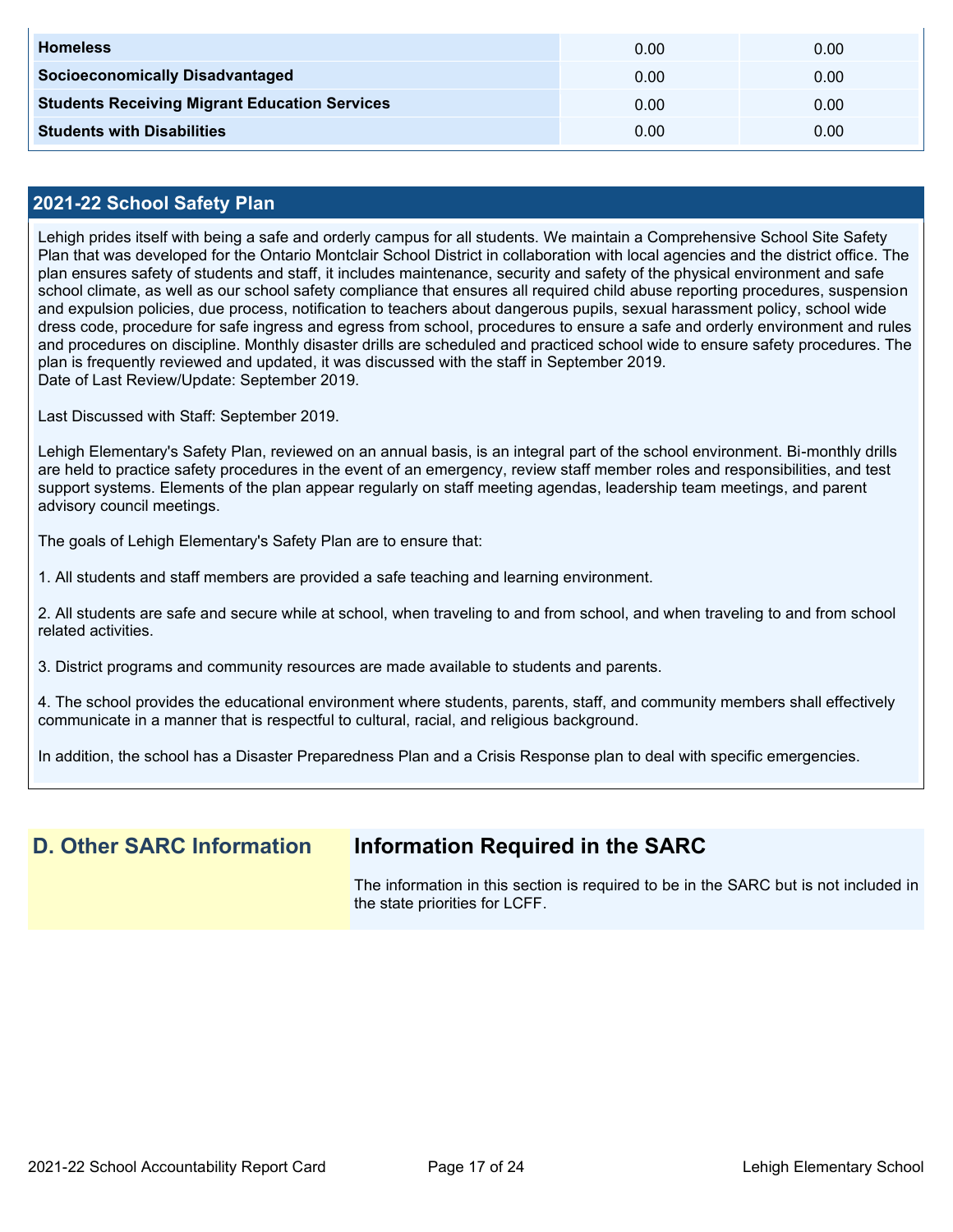### **2018-19 Elementary Average Class Size and Class Size Distribution**

This table displays the 2018-19 average class size and class size distribution. The columns titled "Number of Classes" indicates how many classes fall into each size category (a range of total students per class). The "Other" category is for multigrade level classes.

| <b>Grade Level</b> | Average<br><b>Class Size</b> | 1-20 Students | Number of Classes with   Number of Classes with   Number of Classes with<br>21-32 Students | 33+ Students |
|--------------------|------------------------------|---------------|--------------------------------------------------------------------------------------------|--------------|
| K                  | 20                           |               |                                                                                            |              |
|                    | 20                           | 3             |                                                                                            |              |
|                    | 22                           |               | 3                                                                                          |              |
|                    | 18                           | 5             |                                                                                            |              |
|                    | 31                           |               | 3                                                                                          |              |
|                    | 28                           |               | 4                                                                                          |              |
| 6                  | 26                           |               | 3                                                                                          |              |
| <b>Other</b>       | 14                           |               |                                                                                            |              |

### **2019-20 Elementary Average Class Size and Class Size Distribution**

This table displays the 2019-20 average class size and class size distribution. The columns titled "Number of Classes" indicates how many classes fall into each size category (a range of total students per class). The "Other" category is for multi-grade level classes.

| Grade Level  | <b>Average</b><br><b>Class Size</b> | 1-20 Students | Number of Classes with   Number of Classes with<br>21-32 Students | Number of Classes with<br>33+ Students |
|--------------|-------------------------------------|---------------|-------------------------------------------------------------------|----------------------------------------|
| K            | 20                                  |               |                                                                   |                                        |
|              | 21                                  |               | 2                                                                 |                                        |
|              | 21                                  | 2             | 2                                                                 |                                        |
|              | 23                                  |               | 4                                                                 |                                        |
| 4            | 26                                  |               | 3                                                                 |                                        |
| 5            | 31                                  |               | 3                                                                 |                                        |
| 6            | 26                                  |               | 4                                                                 |                                        |
| <b>Other</b> | 12                                  | ◠             |                                                                   |                                        |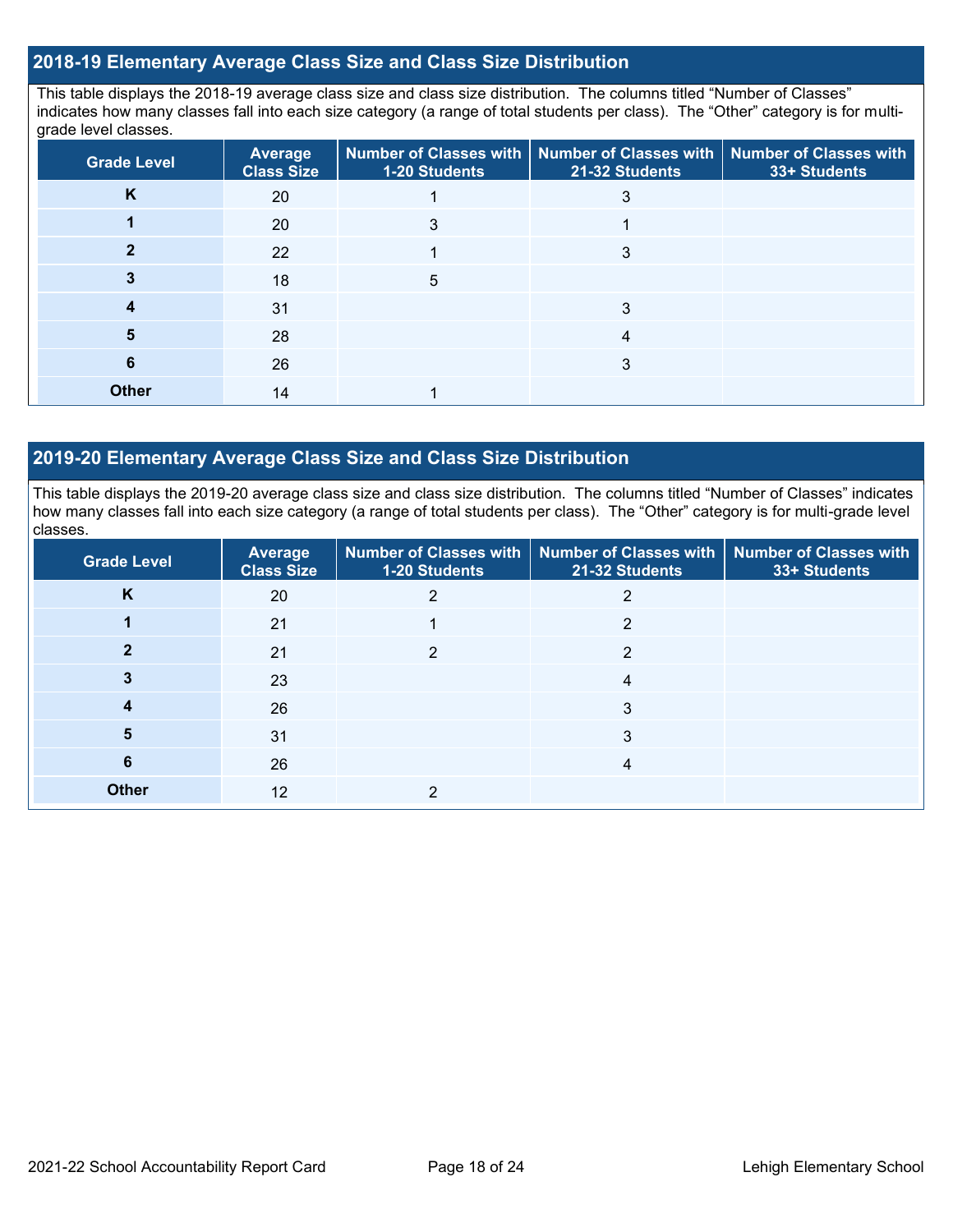### **2020-21 Elementary Average Class Size and Class Size Distribution**

This table displays the 2020-21 average class size and class size distribution. The columns titled "Number of Classes" indicates how many classes fall into each size category (a range of total students per class). The "Other" category is for multi-grade level classes.

| <b>Grade Level</b> | <b>Average</b><br><b>Class Size</b> | 1-20 Students | Number of Classes with   Number of Classes with   Number of Classes with<br>21-32 Students | 33+ Students |
|--------------------|-------------------------------------|---------------|--------------------------------------------------------------------------------------------|--------------|
| K                  | 17                                  | 4             |                                                                                            |              |
|                    | 17                                  | 3             |                                                                                            |              |
|                    | 20                                  | 2             |                                                                                            |              |
|                    | 21                                  |               | 4                                                                                          |              |
| 4                  | 22                                  |               | 3                                                                                          |              |
| 5                  | 25                                  |               | 3                                                                                          |              |
| 6                  | 29                                  |               | 3                                                                                          |              |
| <b>Other</b>       | 14                                  |               |                                                                                            |              |

### **2020-21 Ratio of Pupils to Academic Counselor**

This table displays the ratio of pupils to Academic Counselor. One full time equivalent (FTE) equals one staff member working full time; one FTE could also represent two staff members who each work 50 percent of full time.

| <b>Title</b>                        | <b>Ratio</b> |
|-------------------------------------|--------------|
| <b>Pupils to Academic Counselor</b> |              |

## **2020-21 Student Support Services Staff**

This table displays the number of FTE support staff assigned to this school. One full time equivalent (FTE) equals one staff member working full time; one FTE could also represent two staff members who each work 50 percent of full time.

| <b>Title</b>                                                         | <b>Number of FTE Assigned to School</b> |
|----------------------------------------------------------------------|-----------------------------------------|
| <b>Counselor (Academic, Social/Behavioral or Career Development)</b> | 0                                       |
| Library Media Teacher (Librarian)                                    | 0                                       |
| Library Media Services Staff (Paraprofessional)                      | 0                                       |
| <b>Psychologist</b>                                                  | 0                                       |
| <b>Social Worker</b>                                                 | 0                                       |
| <b>Speech/Language/Hearing Specialist</b>                            | 0                                       |
| <b>Resource Specialist (non-teaching)</b>                            | 0                                       |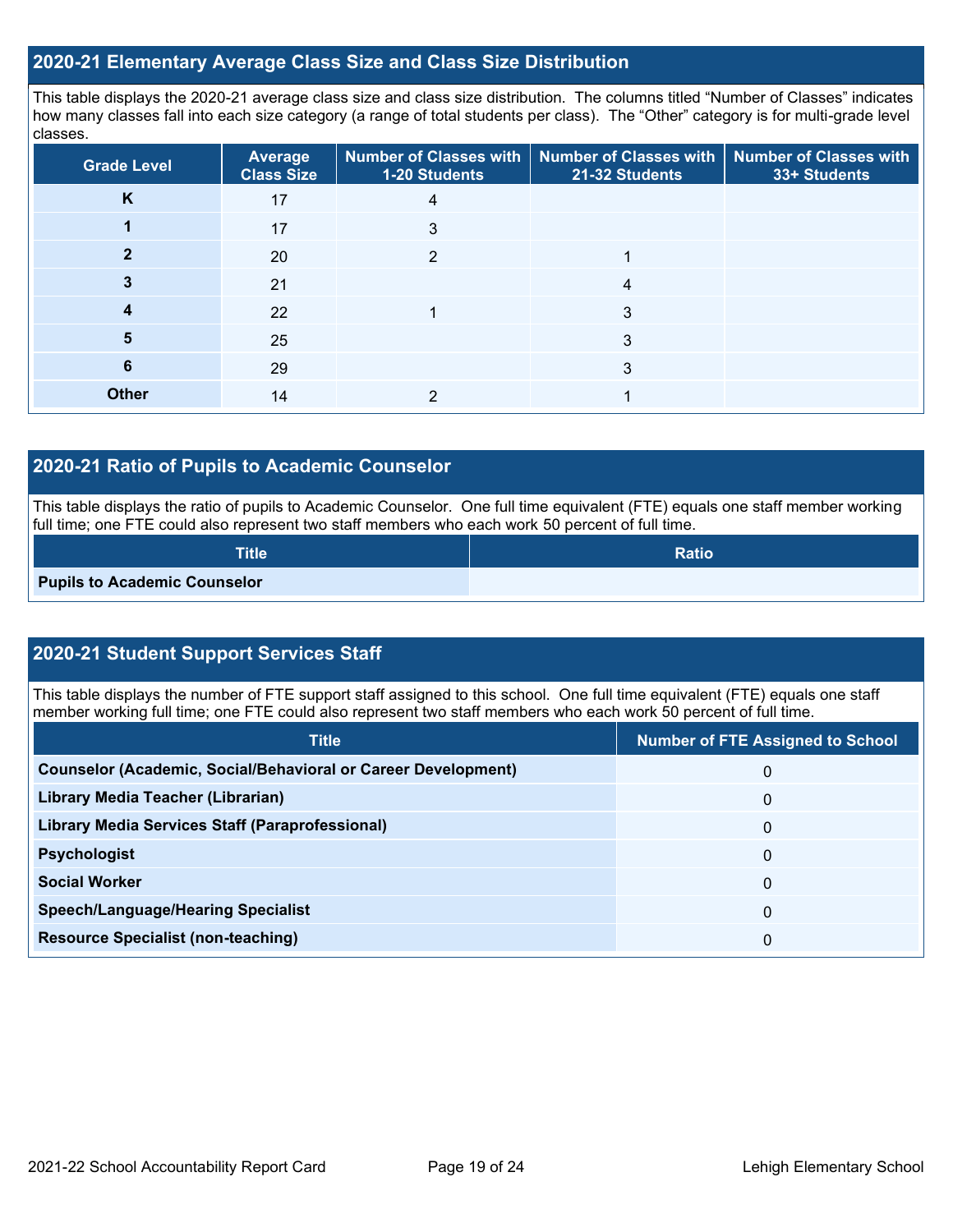### **2019-20 Expenditures Per Pupil and School Site Teacher Salaries**

This table displays the 2019-20 expenditures per pupil and average teach salary for this school. Cells with N/A values do not require data.

| Level                                                | <b>Total</b><br><b>Expenditures</b><br><b>Per Pupil</b> | <b>Expenditures</b><br><b>Per Pupil</b><br>(Restricted) | <b>Expenditures</b><br><b>Per Pupil</b><br>(Unrestricted) | <b>Average</b><br><b>Teacher</b><br><b>Salary</b> |
|------------------------------------------------------|---------------------------------------------------------|---------------------------------------------------------|-----------------------------------------------------------|---------------------------------------------------|
| <b>School Site</b>                                   | 7646.83                                                 | 1173.04                                                 | 6473.79                                                   | 116,573.89                                        |
| <b>District</b>                                      | N/A                                                     | N/A                                                     | 1497.90                                                   | \$92,686                                          |
| <b>Percent Difference - School Site and District</b> | N/A                                                     | N/A                                                     | 124.8                                                     | 22.8                                              |
| <b>State</b>                                         |                                                         |                                                         | \$8.444                                                   | \$85,863                                          |
| <b>Percent Difference - School Site and State</b>    | N/A                                                     | N/A                                                     | $-26.4$                                                   | 30.3                                              |

## **2020-21 Types of Services Funded**

Lehigh Elementary School offers a variety of different services funded through different sources. These services are offered so that students are given every opportunity to succeed. Some of these services include:

- Bilingual Family Counseling
- Reading Intervention during the bells with an intervention teacher
- Extended Learning that include Saturdays
- Field Trips
- Grade Level PLC days
- Student Mentor services and student store for positive behavior incentives
- Instructional Coach
- Supplemental Instructional Materials
- Learning Lab to provide extra support for students
- Family Community Collaborative Outreach/Services Support
- Student Incentives that include assemblies, medals, reading awards and field trips to local colleges for Lunch called "College Visit/ Principal for the Day".

Lehigh uses all resources to fund activities and learning opportunities for students, resources are allocated for the greater good of the whole school community, we pride ourselves in offering outstanding programs for our students.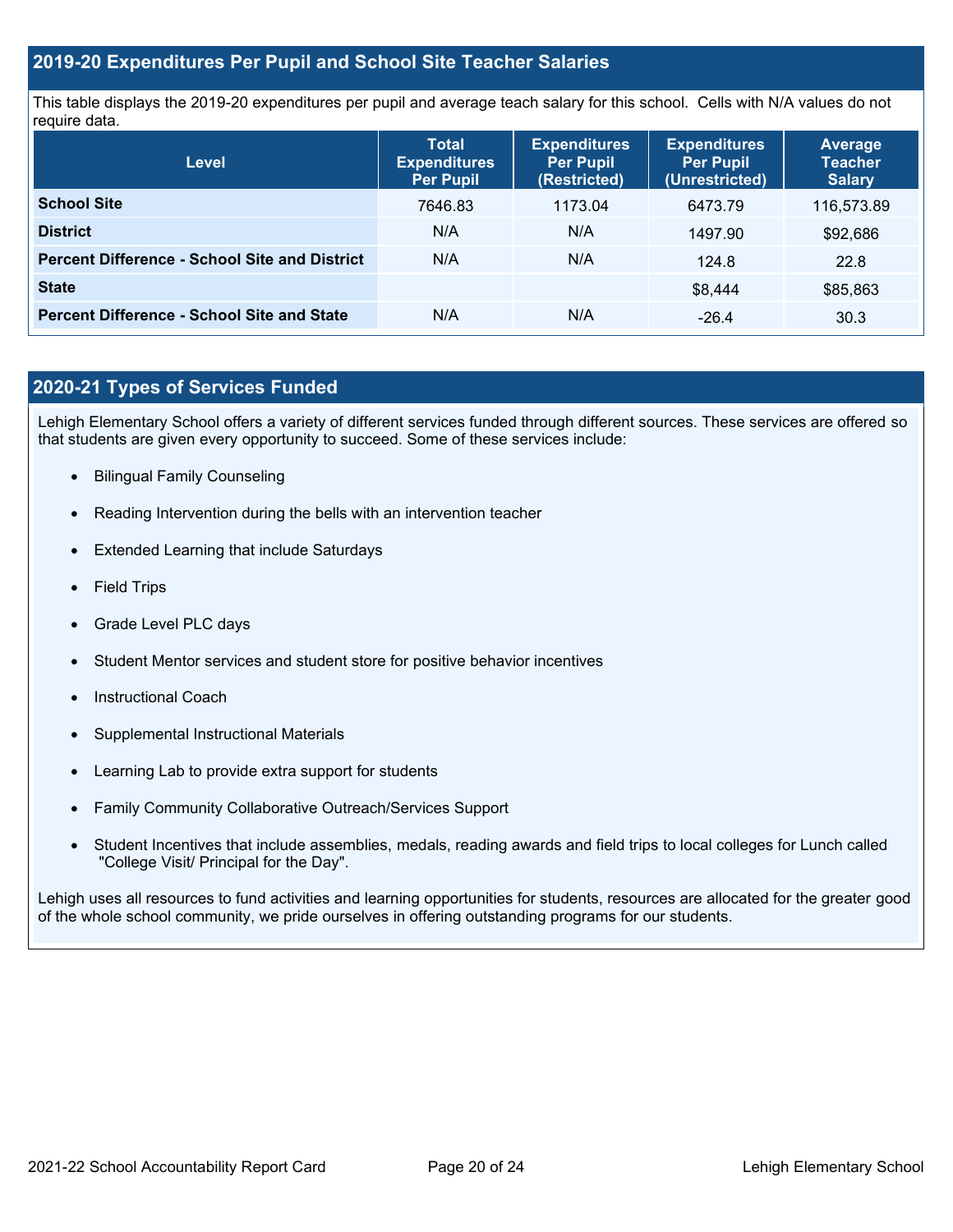### **2019-20 Teacher and Administrative Salaries**

This table displays the 2019-20 Teacher and Administrative salaries. For detailed information on salaries, see the CDE Certification Salaries & Benefits web page at [http://www.cde.ca.gov/ds/fd/cs/.](http://www.cde.ca.gov/ds/fd/cs/)

| Category                                             | <b>District</b><br><b>Amount</b> | <b>State Average</b><br>for Districts<br>in Same Category |
|------------------------------------------------------|----------------------------------|-----------------------------------------------------------|
| <b>Beginning Teacher Salary</b>                      | \$48,998                         | \$52,060                                                  |
| <b>Mid-Range Teacher Salary</b>                      | \$87,146                         | \$84,043                                                  |
| <b>Highest Teacher Salary</b>                        | \$105,113                        | \$107,043                                                 |
| <b>Average Principal Salary (Elementary)</b>         | \$138,892                        | \$133,582                                                 |
| <b>Average Principal Salary (Middle)</b>             | \$141,565                        | \$138,803                                                 |
| <b>Average Principal Salary (High)</b>               | \$0                              | \$133,845                                                 |
| <b>Superintendent Salary</b>                         | \$319,095                        | \$240,628                                                 |
| <b>Percent of Budget for Teacher Salaries</b>        | 37%                              | 35%                                                       |
| <b>Percent of Budget for Administrative Salaries</b> | 6%                               | 5%                                                        |

### **Professional Development**

Lehigh Elementary School strives for continuous improvement for both staff and students. In addition to the numerous and varied professional development opportunities offered by the District's Teacher's On Assignments (TOAs), Lehigh develops it's own professional development plan based on the site's specific needs for both the students and teachers. To determine instructional practices to introduce or refine for staff members, the site leadership team looks at both student data and anecdotal notes made during informal and formal observations. The Instructional Coach along with administration plan and provide professional development throughout the year with grade level teams. Teams are given subs to meet and discuss data, plan according to the data to respond to student needs and get training on best practices for resources and delivery of instruction practices.

Over the last two years the teachers have developed and are using a rubric for writing that mirrored what students would be scored on during the CAASPP administration. Staff developed R.A.C.E to remind students that their written and verbal responses needed to recite the question, answer the question, cite evidence, and explain how the evidence supports their answers. In addition to R.A.C.E for writing, development was on best implementation strategies for Eureka math, and the third and final focus area was ELD QTEL strategies to support long-term English Language Learners in reclassification.

With RACE being Lehigh's anchor over the last two school years, data suggested that students needed to be more engaged in their own learning and Kagan became the focal point and next step. The principal, instructional coach and a team of teachers attended a two-day training that introduced Kagan structures and the power of using these structures to keep students both engaged and accountable for their learning. The team of teachers went back to present the information to their grade level teams and began to model lessons using Kagan structures. The coaches worked with teachers who were not officially trained but were eager to try out the structures in their classrooms. The principal met with teachers one-one-one if she felt that Kagan structures could enrich the delivery instruction in their classrooms. Each staff development meaning was opened with a team building or class building structure from Kagan.

In the 2021-2022 School year, we were challenged with Online Learning. However, teachers were provided with training on student engagement using Zoom, technology training and I ready Training. I ready is an intervention program that adapts to students needs and will diagnosis students. The diagnostic I Ready test is given and teachers are trained to respond based on the data they receive. Teachers professional development is weekly and responds to the needs of students along with the platforms used, in person instruction as well as remote/ and online instruction.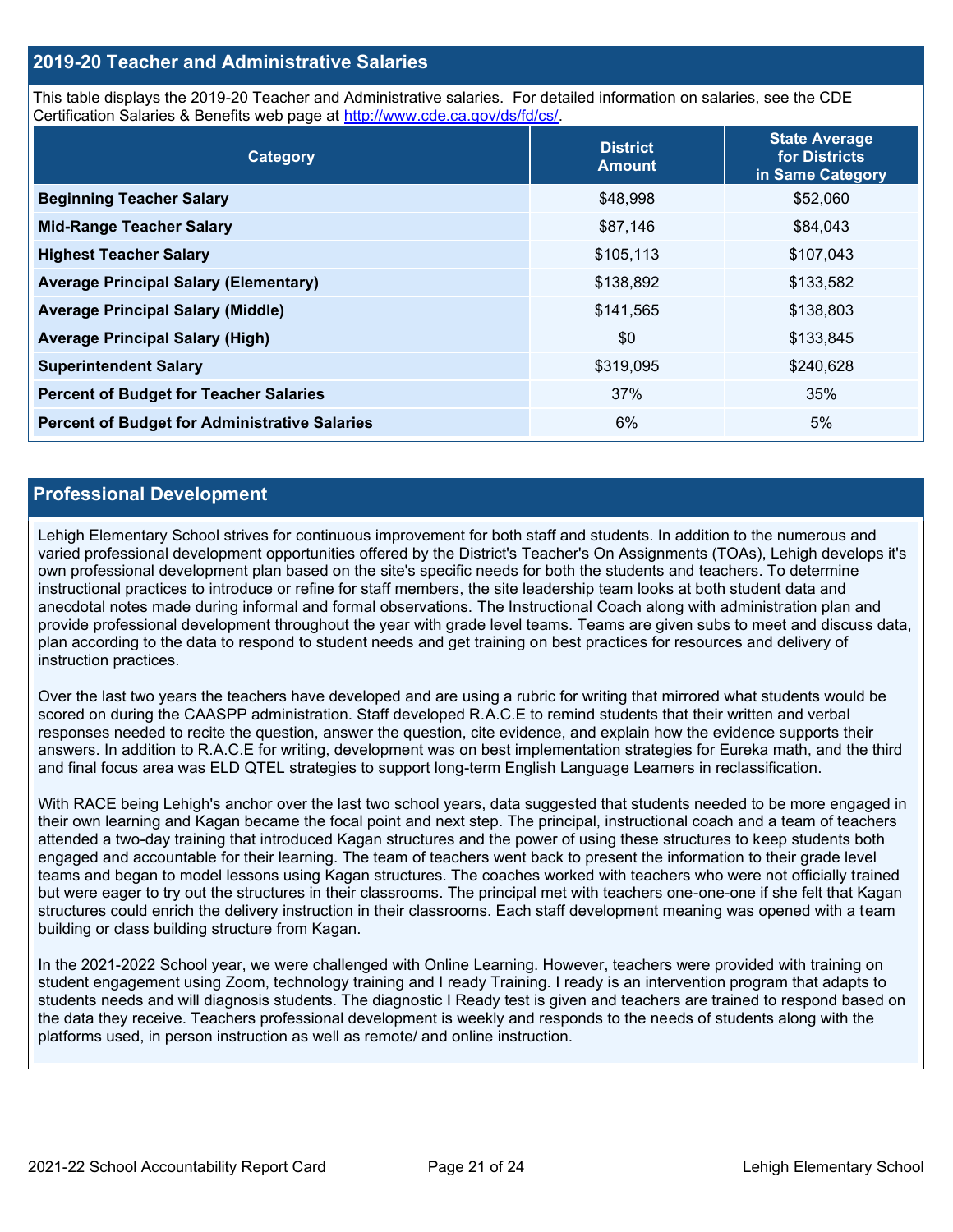## **Professional Development**

2021-2022 continues with Kagan and RACE but the focus on Positive Behavior Intervention Systems (PBIS). As a school that promotes high academic achievement we believe teacher's delivery practices must enforce content accessibility for students as well as high student engagement. Hence, we ensure teachers professional development is in the area of content accessibility through best practices for delivery. Students are given repeated exposure to content with whole group and small group instruction. Every Tuesday is dedicated to professional development in the aforementioned areas of content delivery and engagement. Teachers are given the opportunity to work with an Instructional Coach to improve their best practices.

This year, 2021-2022as been a year to continue to focus on the programs, resources, pacing and planning that has proved success for Lehigh. Lehigh's score have evidence that the student performance is steadily increasing. Hence, we continue to focus on RACE, use the rubrics teachers created and facilitate student engagement through Kagan. However, we are more focused by introducing Learning Targets with Success Outcomes for students and teachers. This keeps teachers focused on the objective of each lesson and allows students to focus on the expected outcome for evidence of mastery. This professional development is ongoing throughout the year and teachers are given time to demonstrate best practices to one another as well as with the Instructional Coach.

This school year we also have an Outreach Consultant that has supported the students social emotional and behavioral success. She works closely with the mentor and teachers to ensure social emotional learning and lessons are taking place. She also takes care of all mental health and social emotional referrals.

This table displays the number of school days dedicated to staff development and continuous improvement.

| <b>Subject</b>                                                                  |    | 2019-20   2020-21   2021-22 |  |
|---------------------------------------------------------------------------------|----|-----------------------------|--|
| Number of school days dedicated to Staff Development and Continuous Improvement | 25 |                             |  |

# **Ontario-Montclair School District 2020-21 Local Accountability Report Card (LARC) Addendum**

## **Local Accountability Report Card (LARC) Addendum**

**2020-21 Local Accountability Report Card (LARC) Addendum Overview**



On July 14, 2021, the California State Board of Education (SBE) determined that the California Department of Education (CDE) will use the SARC as the mechanism to conduct a one-time data collection of the LEA-level aggregate test results of all school's local assessments administered during the 2020–2021 school year in order to meet the federal Every Students Succeeds Act (ESSA) reporting requirement for the Local Educational Agency Accountability Report Cards (LARCs).

Each local educational agency (LEA) is responsible for preparing and posting their annual LARC in accordance with the federal ESSA. As a courtesy, the CDE prepares and posts the LARCs on behalf of all LEAs.

Only for the 2020–2021 school year and the 2020–2021 LARCs, LEAs are required to report their aggregate local assessments test results at the LEA-level to the CDE by populating the tables below via the SARC. These data will be used to meet the LEAs' federal requirement for their LARCs. Note that it is the responsibility of the school and LEA to ensure that all student privacy and suppression rules are in place when reporting data in Tables 3 and 4 in the Addendum, as applicable.

The tables below are not part of the SBE approved 2020–2021 SARC template but rather are the mechanism by which these required data will be collected from LEAs.

For purposes of the LARC and the following tables, an LEA is defined as a school district, a county office of education, or a direct funded charter school.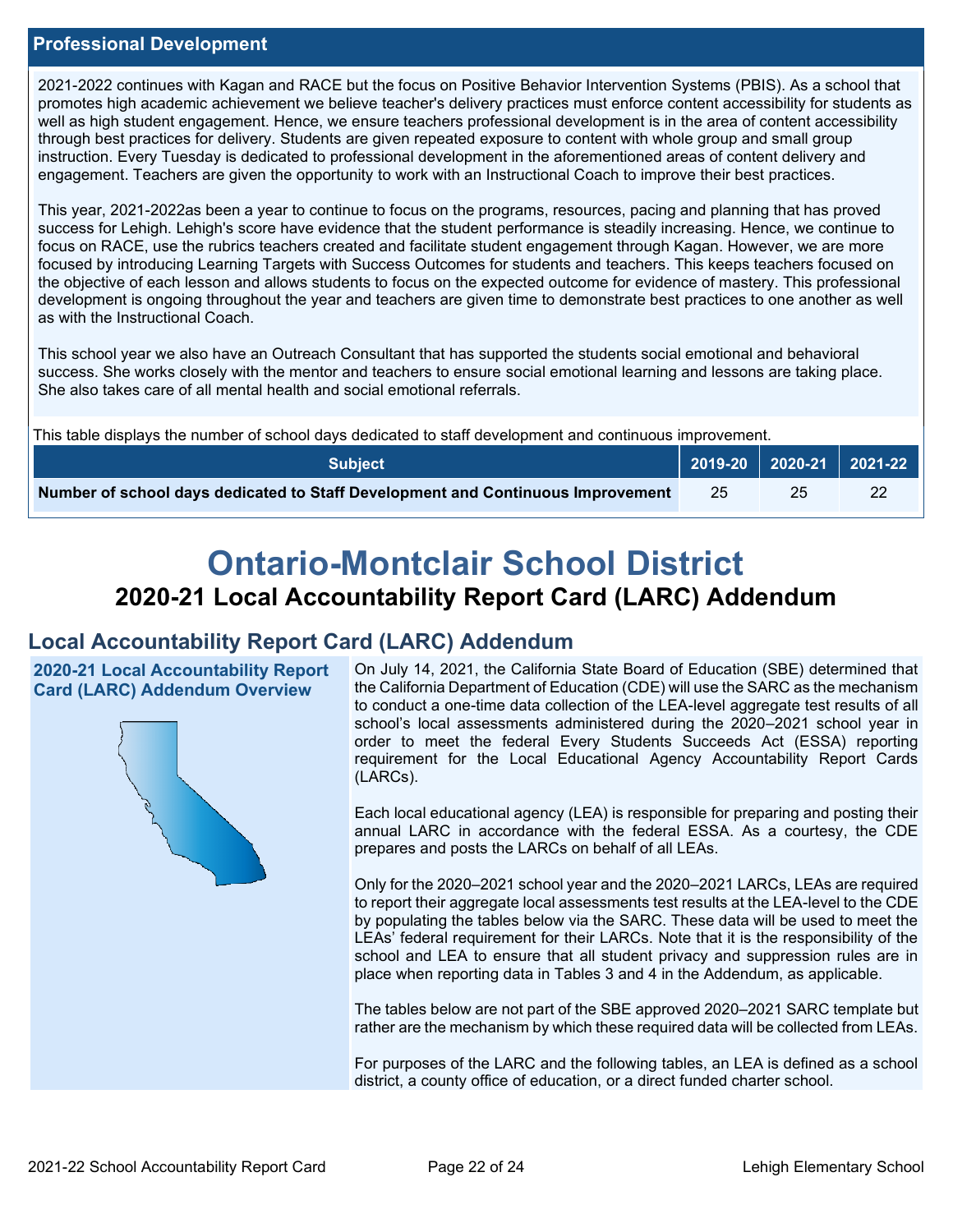| <b>2021-22 District Contact Information</b> |                                   |  |  |
|---------------------------------------------|-----------------------------------|--|--|
| <b>District Name</b>                        | Ontario-Montclair School District |  |  |
| <b>Phone Number</b>                         | $(909)$ 459-2500                  |  |  |
| Superintendent                              | Dr. James Q. Hammond              |  |  |
| <b>Email Address</b>                        | info@omsd.net                     |  |  |
| <b>District Website Address</b>             | https://www.omsd.net              |  |  |

## **2020-21 CAASPP Test Results in ELA by Student Group**

This table displays CAASPP test results in ELA by student group for students grades three through eight and grade eleven taking and completing a state-administered assessment. The CDE will populate this table for schools in cases where the school administered the CAASPP assessment. In cases where the school administered a local assessment instead of CAASPP, the CDE will populate this table with "NT" values, meaning this school did not test students using the CAASPP. See the local assessment(s) table for more information.

| <b>CAASPP</b><br><b>Student Groups</b>               | <b>CAASPP</b><br><b>Total</b><br><b>Enrollment</b> | <b>CAASPP</b><br><b>Number</b><br><b>Tested</b> | <b>CAASPP</b><br><b>Percent</b><br><b>Tested</b> | <b>CAASPP</b><br><b>Percent</b><br><b>Not Tested</b> | <b>CAASPP</b><br><b>Percent</b><br><b>Met or</b><br><b>Exceeded</b> |
|------------------------------------------------------|----------------------------------------------------|-------------------------------------------------|--------------------------------------------------|------------------------------------------------------|---------------------------------------------------------------------|
| <b>All Students</b>                                  | 12994                                              | <b>NT</b>                                       | <b>NT</b>                                        | <b>NT</b>                                            | <b>NT</b>                                                           |
| <b>Female</b>                                        | 6378                                               | <b>NT</b>                                       | <b>NT</b>                                        | <b>NT</b>                                            | <b>NT</b>                                                           |
| <b>Male</b>                                          | 6616                                               | <b>NT</b>                                       | <b>NT</b>                                        | <b>NT</b>                                            | <b>NT</b>                                                           |
| American Indian or Alaska Native                     | 92                                                 | <b>NT</b>                                       | <b>NT</b>                                        | <b>NT</b>                                            | <b>NT</b>                                                           |
| <b>Asian</b>                                         | 257                                                | <b>NT</b>                                       | <b>NT</b>                                        | <b>NT</b>                                            | <b>NT</b>                                                           |
| <b>Black or African American</b>                     | 394                                                | <b>NT</b>                                       | <b>NT</b>                                        | <b>NT</b>                                            | <b>NT</b>                                                           |
| <b>Filipino</b>                                      | 81                                                 | <b>NT</b>                                       | <b>NT</b>                                        | <b>NT</b>                                            | <b>NT</b>                                                           |
| <b>Hispanic or Latino</b>                            | 11629                                              | <b>NT</b>                                       | <b>NT</b>                                        | <b>NT</b>                                            | <b>NT</b>                                                           |
| <b>Native Hawaiian or Pacific Islander</b>           | 31                                                 | <b>NT</b>                                       | <b>NT</b>                                        | <b>NT</b>                                            | <b>NT</b>                                                           |
| <b>Two or More Races</b>                             | 140                                                | <b>NT</b>                                       | <b>NT</b>                                        | <b>NT</b>                                            | <b>NT</b>                                                           |
| <b>White</b>                                         | 370                                                | <b>NT</b>                                       | <b>NT</b>                                        | <b>NT</b>                                            | <b>NT</b>                                                           |
| <b>English Learners</b>                              | 2756                                               | <b>NT</b>                                       | <b>NT</b>                                        | <b>NT</b>                                            | <b>NT</b>                                                           |
| <b>Foster Youth</b>                                  | 73                                                 | <b>NT</b>                                       | <b>NT</b>                                        | <b>NT</b>                                            | <b>NT</b>                                                           |
| <b>Homeless</b>                                      | 2320                                               | <b>NT</b>                                       | <b>NT</b>                                        | <b>NT</b>                                            | <b>NT</b>                                                           |
| <b>Military</b>                                      | $\mathbf 0$                                        | $\mathbf 0$                                     | $\mathbf 0$                                      | $\overline{0}$                                       | $\mathbf 0$                                                         |
| <b>Socioeconomically Disadvantaged</b>               | 11552                                              | <b>NT</b>                                       | <b>NT</b>                                        | <b>NT</b>                                            | <b>NT</b>                                                           |
| <b>Students Receiving Migrant Education Services</b> | $\mathbf 0$                                        | $\pmb{0}$                                       | $\mathbf{0}$                                     | $\Omega$                                             | $\mathbf 0$                                                         |
| <b>Students with Disabilities</b>                    | 1919                                               | <b>NT</b>                                       | <b>NT</b>                                        | <b>NT</b>                                            | <b>NT</b>                                                           |